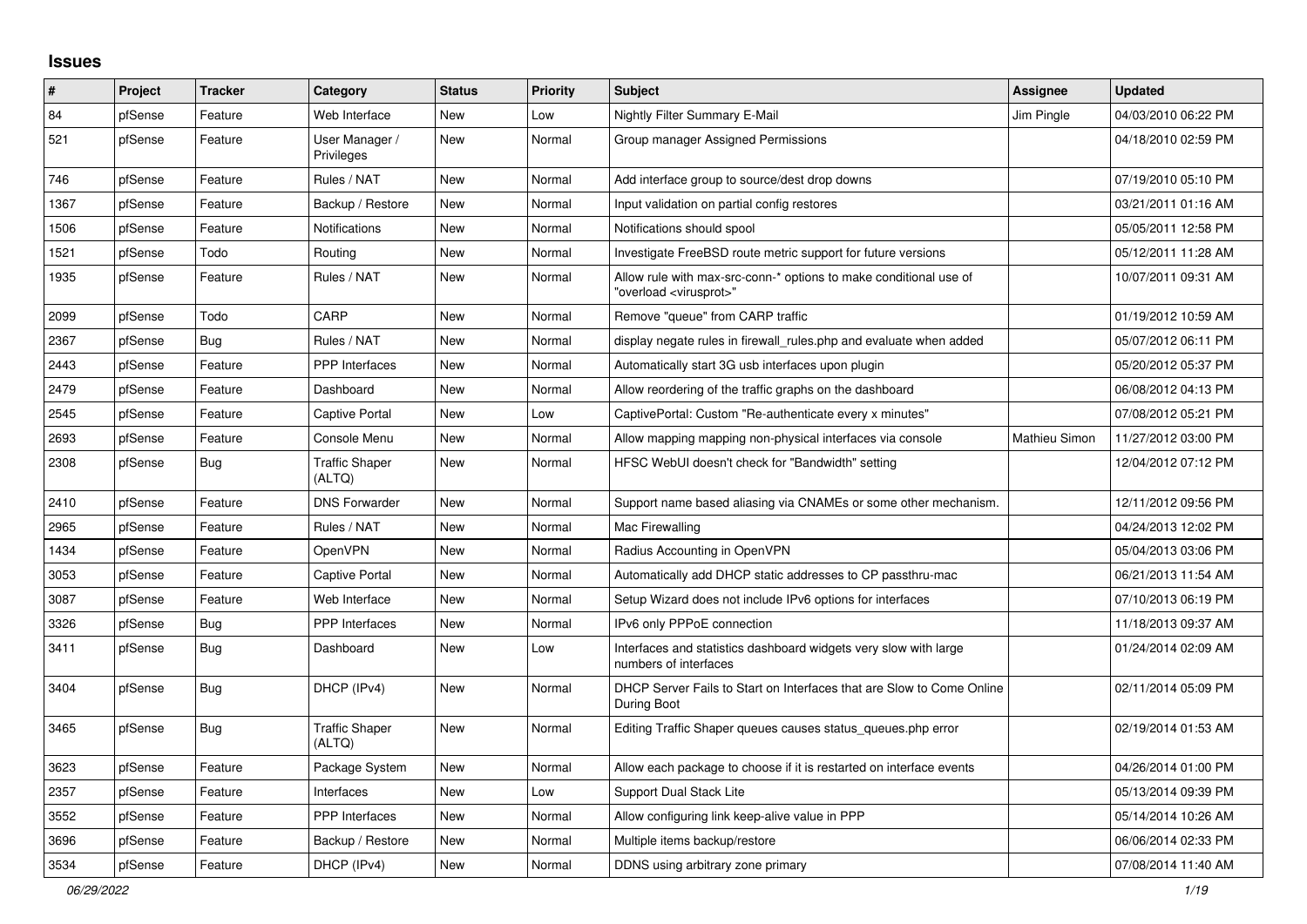| $\vert$ # | Project | Tracker    | Category                            | <b>Status</b> | <b>Priority</b> | <b>Subject</b>                                                                                          | <b>Assignee</b> | <b>Updated</b>      |
|-----------|---------|------------|-------------------------------------|---------------|-----------------|---------------------------------------------------------------------------------------------------------|-----------------|---------------------|
| 2335      | pfSense | Bug        | <b>Operating System</b>             | <b>New</b>    | Normal          | <b>IGMPProxy and CARP Results in System Instability Upon Reboot</b>                                     |                 | 07/19/2014 10:25 PM |
| 3793      | pfSense | Feature    | Rules / NAT                         | <b>New</b>    | Normal          | Enable external authentication support for rules                                                        |                 | 08/05/2014 01:09 PM |
| 2117      | pfSense | Feature    | <b>Operating System</b>             | <b>New</b>    | Normal          | 6RD support for ISPs like Swisscom                                                                      |                 | 08/22/2014 10:40 AM |
| 3899      | pfSense | Feature    | Web Interface                       | <b>New</b>    | Normal          | Add feature to allow reordering of <package> items in config.xml</package>                              |                 | 09/27/2014 04:40 PM |
| 3943      | pfSense | Feature    | <b>Operating System</b>             | <b>New</b>    | Low             | pf - divert-reply not implemented (usefull for haproxy)                                                 |                 | 10/16/2014 06:42 PM |
| 1848      | pfSense | <b>Bug</b> | <b>Traffic Shaper</b><br>(Limiters) | Confirmed     | Normal          | Limiters after policy routing has taken place do not behave correctly                                   |                 | 10/25/2014 09:18 PM |
| 3358      | pfSense | Bug        | Package System                      | New           | Normal          | new version of <include file=""> is not required during reinstall all</include>                         |                 | 12/26/2014 12:13 PM |
| 2593      | pfSense | Feature    | <b>XMLRPC</b>                       | New           | Normal          | sync NTPD, SNMP config between HA members                                                               |                 | 01/14/2015 09:04 AM |
| 4292      | pfSense | Feature    | <b>RRD Graphs</b>                   | <b>New</b>    | Normal          | Show 95th Percentile for IPv6 Traffic in RRD Graphs                                                     |                 | 01/25/2015 02:24 PM |
| 4374      | pfSense | Feature    | <b>Notifications</b>                | <b>New</b>    | Low             | Add timestamps to notification e-mails                                                                  |                 | 02/05/2015 12:43 AM |
| 4467      | pfSense | Bug        | <b>Traffic Shaper</b><br>(ALTQ)     | <b>New</b>    | Normal          | Traffic Graphs shows wrong throughput when traffic shaping enabled                                      |                 | 02/23/2015 05:31 PM |
| 228       | pfSense | Feature    | Multi-WAN                           | <b>New</b>    | Normal          | Multi-WAN support with same gateway on multiple WANs                                                    |                 | 04/11/2015 01:10 AM |
| 4646      | pfSense | Feature    | Dashboard                           | New           | Normal          | Recover valuable vertical screen real estate in dashboard                                               |                 | 04/20/2015 07:46 PM |
| 4680      | pfSense | Bug        | <b>DHCP Relay</b>                   | New           | Normal          | DHCP relay does not work with DHCP server on other end of<br>OpenVPN tunnel                             |                 | 05/05/2015 06:55 PM |
| 4724      | pfSense | Feature    | <b>Captive Portal</b>               | <b>New</b>    | Low             | Captive Portal Status Add Client Hostname                                                               |                 | 05/22/2015 08:38 AM |
| 4798      | pfSense | Feature    | <b>DNS Resolver</b>                 | New           | Normal          | Make host and domain overrides available to both DNS Resolver and<br><b>DNS Forwarder</b>               |                 | 06/29/2015 02:14 AM |
| 4845      | pfSense | <b>Bug</b> | CARP                                | Confirmed     | High            | CARP preemption doesn't switch to backup where connectivity<br>between systems is lost but not NIC link |                 | 07/28/2015 07:55 AM |
| 4989      | pfSense | Feature    | <b>IPsec</b>                        | <b>New</b>    | Normal          | Allow all valid strongswan remote gateway options in gui                                                |                 | 08/20/2015 02:57 PM |
| 5075      | pfSense | <b>Bug</b> | Rules / NAT                         | Confirmed     | Normal          | pf errors that don't return a line number on first line don't file notice                               |                 | 09/01/2015 06:42 PM |
| 4628      | pfSense | Feature    | Web Interface                       | New           | Normal          | Add GUI to manage loader tunables (e.g. loader.conf.local)                                              |                 | 09/16/2015 04:28 PM |
| 1186      | pfSense | <b>Bug</b> | <b>RRD Graphs</b>                   | Confirmed     | Normal          | When in pure routing mode the rrd graphs are blank                                                      |                 | 09/16/2015 04:31 PM |
| 5307      | pfSense | Feature    | <b>RRD Graphs</b>                   | <b>New</b>    | Low             | Add logarithmic scale option to RRD graphs                                                              |                 | 10/14/2015 07:37 AM |
| 5360      | pfSense | Feature    | UPnP/NAT-PMP                        | <b>New</b>    | Normal          | Add possibility to configure independent "UPnP & NAT-PMP"<br>instances                                  |                 | 10/31/2015 04:25 AM |
| 4406      | pfSense | Bug        | <b>Operating System</b>             | Confirmed     | Normal          | ALTQ problems with wireless cloned interfaces                                                           | Luiz Souza      | 11/19/2015 12:06 AM |
| 5469      | pfSense | <b>Bug</b> | Package System                      | Confirmed     | Low             | package.dtd XSD schema is a piece of pathetic, useless,<br>unmaintained junk                            |                 | 11/22/2015 06:26 AM |
| 5525      | pfSense | Feature    | OpenVPN                             | New           | Normal          | Add static routes for OpenVPN client remote peer addresses when<br>using non-default WANs               |                 | 11/25/2015 08:44 AM |
| 3115      | pfSense | Feature    | Multi-WAN                           | <b>New</b>    | Normal          | Traffic shaping for multi WAN                                                                           |                 | 12/07/2015 02:20 PM |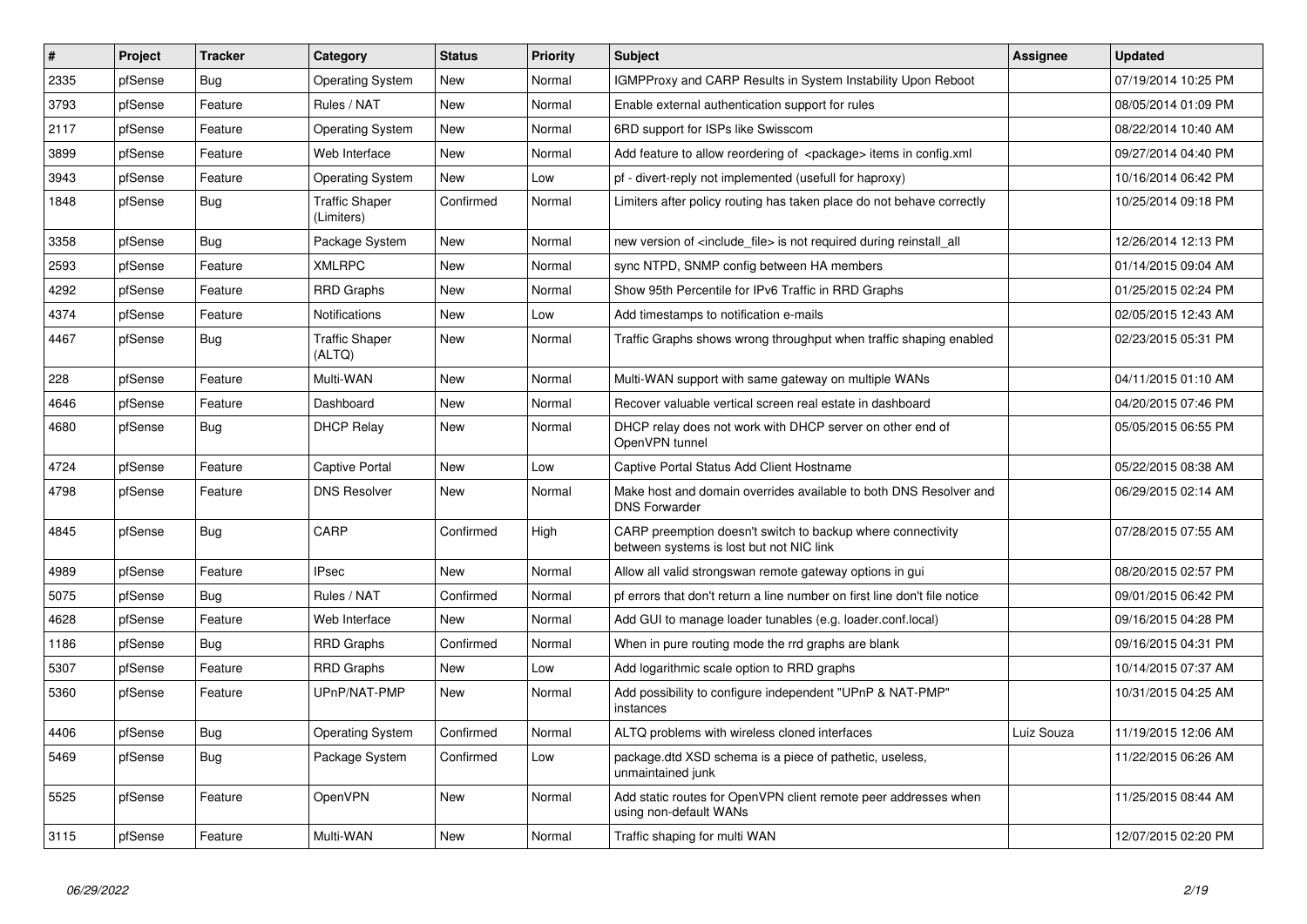| $\sharp$ | Project | <b>Tracker</b> | Category                        | <b>Status</b> | <b>Priority</b> | <b>Subject</b>                                                                                               | <b>Assignee</b> | <b>Updated</b>      |
|----------|---------|----------------|---------------------------------|---------------|-----------------|--------------------------------------------------------------------------------------------------------------|-----------------|---------------------|
| 5658     | pfSense | Bug            | Captive Portal                  | Confirmed     | Low             | Files with the same name cannot be uploaded to multiple captive<br>portal zones                              |                 | 12/18/2015 07:19 PM |
| 290      | pfSense | Feature        | Multi-WAN                       | New           | Low             | Add Multi-WAN awareness to UPnP                                                                              |                 | 01/06/2016 05:24 PM |
| 4501     | pfSense | Feature        | Notifications                   | New           | Normal          | Allow email report to send multiple destination                                                              |                 | 02/06/2016 04:07 AM |
| 3706     | pfSense | Bug            | User Manager /<br>Privileges    | New           | Normal          | Permission order affects default page on limited accounts, but can't<br>reorder                              |                 | 02/06/2016 04:10 AM |
| 2276     | pfSense | Feature        | Certificates                    | <b>New</b>    | Normal          | Remote CRL fetch support                                                                                     |                 | 02/06/2016 04:14 AM |
| 1574     | pfSense | Feature        | User Manager /<br>Privileges    | New           | Normal          | Password quality enforcment.                                                                                 |                 | 02/06/2016 04:15 AM |
| 4165     | pfSense | Feature        | Rules / NAT                     | <b>New</b>    | Low             | Allow for security zones when defining interfaces and firewall rules.                                        |                 | 02/06/2016 04:35 AM |
| 5445     | pfSense | Todo           | Web Interface                   | New           | Normal          | Improve banner for "background activity"                                                                     |                 | 02/06/2016 04:43 AM |
| 32       | pfSense | Todo           | User Manager /<br>Privileges    | New           | Normal          | PPPoE Server users integration with user manager                                                             |                 | 02/06/2016 04:53 AM |
| 33       | pfSense | Todo           | User Manager /<br>Privileges    | <b>New</b>    | Normal          | L2TP users integration with user manager                                                                     |                 | 02/06/2016 04:53 AM |
| 371      | pfSense | Feature        | Rules / NAT                     | <b>New</b>    | Normal          | Allow moving of bogon and RFC 1918 rules                                                                     |                 | 02/06/2016 04:53 AM |
| 96       | pfSense | Feature        | Rules / NAT                     | New           | Normal          | Add "All local networks" to source and destination drop down boxen in<br>firewall rules                      |                 | 02/06/2016 04:53 AM |
| 986      | pfSense | Feature        | Web Interface                   | New           | Normal          | Dynamic states view                                                                                          |                 | 02/06/2016 04:58 AM |
| 1307     | pfSense | Feature        | Web Interface                   | New           | Normal          | Request: Option To Resolve Addresses in State Table Summary                                                  |                 | 02/06/2016 04:58 AM |
| 2138     | pfSense | Bug            | <b>RRD Graphs</b>               | New           | Normal          | RRD Wireless graph broken in BSS mode                                                                        |                 | 02/06/2016 04:59 AM |
| 2025     | pfSense | Feature        | Captive Portal                  | New           | Normal          | Captive Portal: Easy accessible Logout page instead of Logout pop-up<br>window                               |                 | 02/06/2016 04:59 AM |
| 2315     | pfSense | Feature        | <b>Traffic Shaper</b><br>(ALTQ) | New           | Normal          | Traffic Shaper - Adaptive Bandwidth Management                                                               |                 | 02/06/2016 05:07 AM |
| 5480     | pfSense | Todo           | Web Interface                   | New           | Low             | inconsistent display of default values in fields                                                             | Jared Dillard   | 03/01/2016 04:59 PM |
| 5950     | pfSense | Feature        | DHCP (IPv6)                     | New           | Normal          | DHCPv6 Server support for PD of PD-obtained networks                                                         |                 | 03/04/2016 03:04 AM |
| 5474     | pfSense | Feature        | Interfaces                      | New           | Normal          | Add 802.1x configuration to wired interfaces.                                                                |                 | 03/16/2016 04:32 PM |
| 5835     | pfSense | Feature        | <b>OpenVPN</b>                  | New           | Very Low        | Improve OpenVPN client gateway detection in edge cases where the<br>remote does not send gateway information |                 | 03/20/2016 12:29 AM |
| 1675     | pfSense | Bug            | Captive Portal                  | New           | Normal          | Captive portal logout problems with pop-up blockers.                                                         | Jared Dillard   | 03/28/2016 01:37 PM |
| 3862     | pfSense | Feature        | <b>IGMP Proxy</b>               | New           | Normal          | Allow configuration of IGMP proxy's 'quickleave' parameter from the<br>web interface                         |                 | 04/05/2016 03:24 AM |
| 6213     | pfSense | Feature        | <b>IPsec</b>                    | New           | Normal          | IPSEC: IPV4/IPV6 dual-interface-stack support for Mobile IKE                                                 |                 | 04/20/2016 07:48 AM |
| 6215     | pfSense | Feature        | Web Interface                   | New           | Normal          | Create consistent UI for admin access security                                                               |                 | 04/20/2016 03:05 PM |
| 6255     | pfSense | Bug            | PPP Interfaces                  | Confirmed     | Low             | PPP Country/Provider/Plan configuration not saved                                                            |                 | 04/25/2016 07:15 PM |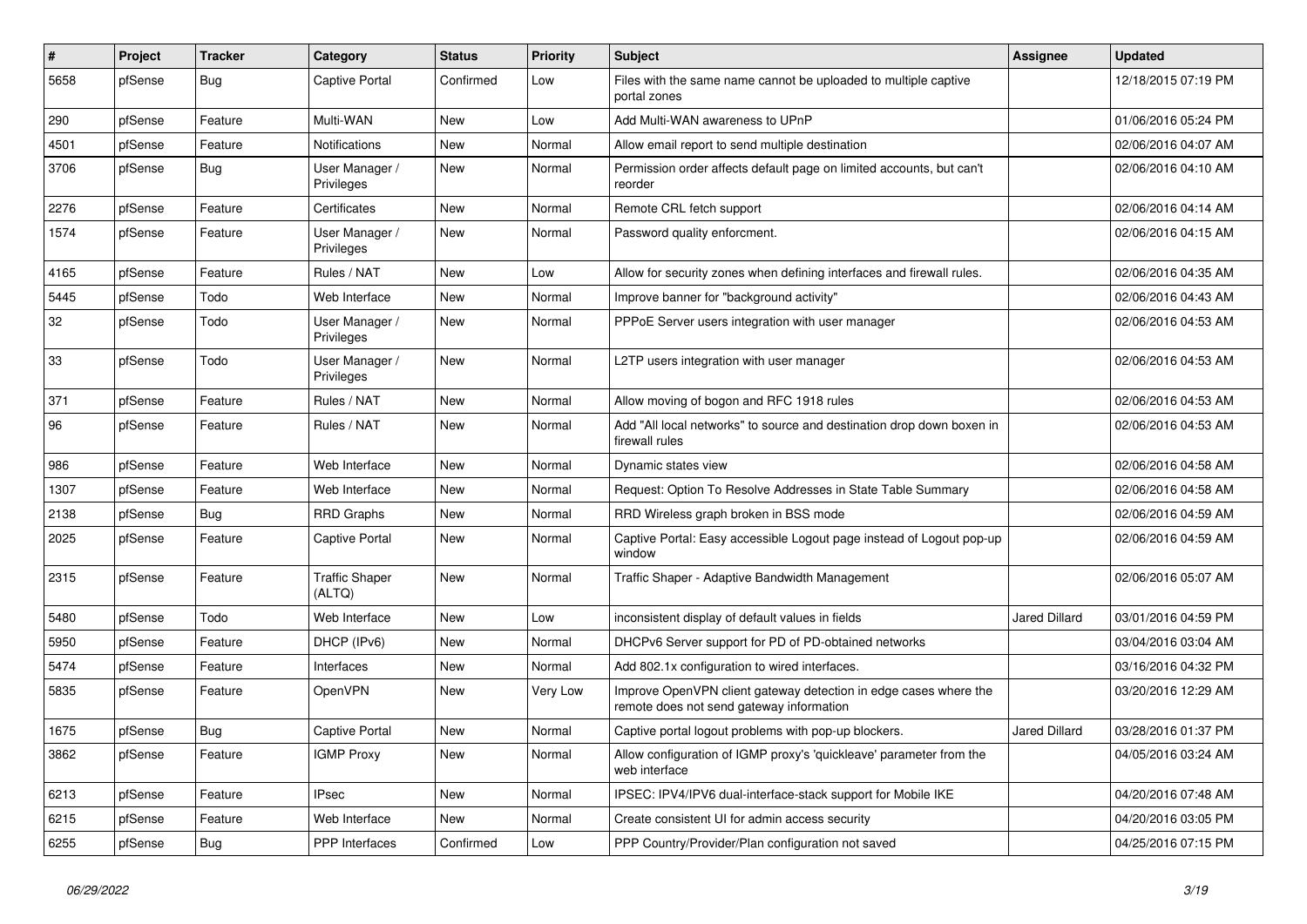| #    | <b>Project</b> | <b>Tracker</b> | Category                                        | <b>Status</b> | <b>Priority</b> | <b>Subject</b>                                                                                | <b>Assignee</b>      | <b>Updated</b>      |
|------|----------------|----------------|-------------------------------------------------|---------------|-----------------|-----------------------------------------------------------------------------------------------|----------------------|---------------------|
| 6361 | pfSense        | <b>Bug</b>     | Web Interface                                   | New           | Low             | Responsive Mobile Menu issue                                                                  |                      | 05/16/2016 12:09 PM |
| 6386 | pfSense        | <b>Bug</b>     | <b>IPv6 Router</b><br>Advertisements<br>(RADVD) | New           | Low             | Switching Router Advertisements to disabled should broadcast IP<br>Removal messages           |                      | 05/22/2016 10:44 PM |
| 6390 | pfSense        | Todo           | Dashboard                                       | New           | Low             | Autoscale from Traffic Graph not correct size (big graphs)                                    |                      | 05/23/2016 01:38 PM |
| 6220 | pfSense        | <b>Bug</b>     | <b>Operating System</b>                         | Confirmed     | Normal          | state mismatch with host-initiated traffic matching binat to IP not locally<br>assigned       | Luiz Souza           | 06/08/2016 09:23 AM |
| 6493 | pfSense        | Bug            | Web Interface                                   | Confirmed     | Normal          | Dynamic DNS clients slow page load                                                            |                      | 06/17/2016 03:43 AM |
| 6500 | pfSense        | Feature        | Package System                                  | New           | Normal          | Should be a way to determine which packages are available without<br>having to update/install |                      | 06/17/2016 05:34 PM |
| 6517 | pfSense        | Bug            | IPsec                                           | Confirmed     | Normal          | Adding mobile IPsec phase 2 entries requires restart of strongswan                            |                      | 06/21/2016 11:04 PM |
| 6580 | pfSense        | <b>Bug</b>     | <b>Operating System</b>                         | Confirmed     | Normal          | Bridge with down member interface sends ICMP unreachables where<br>it shouldn't               |                      | 07/05/2016 05:40 PM |
| 4428 | pfSense        | <b>Bug</b>     | Interfaces                                      | Confirmed     | Normal          | Setting media option on em(4) leads to infinite link cycling                                  |                      | 07/06/2016 12:45 AM |
| 5887 | pfSense        | Bug            | Interfaces                                      | Confirmed     | Normal          | hardware_offloading_applyflags sets/unsets most values when already<br>set correctly          |                      | 07/06/2016 03:31 PM |
| 5355 | pfSense        | <b>Bug</b>     | IPsec                                           | New           | High            | on Dynamic WAN IP (DHCP Client) it takes 10 minutes before Phase1<br>reconnects               |                      | 07/08/2016 10:29 PM |
| 4010 | pfSense        | Feature        | OpenVPN                                         | New           | Normal          | OpenVPN always loads engines available on openssl                                             |                      | 07/08/2016 10:29 PM |
| 5791 | pfSense        | Bug            | Rules / NAT                                     | Confirmed     | Normal          | tftp-proxy functionality is easilly broken by unrelated rules                                 |                      | 07/10/2016 12:24 AM |
| 6605 | pfSense        | Bug            | Interfaces                                      | Confirmed     | Normal          | rc.linkup logic issues with actions taken                                                     |                      | 07/12/2016 07:46 PM |
| 3382 | pfSense        | <b>Bug</b>     | <b>IGMP Proxy</b>                               | New           | Normal          | IGMPPROXY fails with more than 32 interfaces                                                  |                      | 07/12/2016 11:01 PM |
| 6608 | pfSense        | Feature        | Backup / Restore                                | New           | Low             | backup and restore dhcp                                                                       |                      | 07/13/2016 04:09 PM |
| 6614 | pfSense        | Bug            | Web Interface                                   | Confirmed     | Normal          | Dashboard high CPU usage                                                                      |                      | 07/14/2016 03:04 PM |
| 6569 | pfSense        | Feature        | <b>NTPD</b>                                     | New           | Normal          | Support Rockwell ZODIAC binary protocol (Jupiter receiver) for high<br>precision              | Jim Pingle           | 07/18/2016 11:45 AM |
| 6627 | pfSense        | <b>Bug</b>     | Rules / NAT                                     | New           | Normal          | floating tab match rules ignore quick action so should be removed                             |                      | 07/18/2016 02:15 PM |
| 6697 | pfSense        | Todo           | Web Interface                                   | New           | Low             | White squares around the numeric values in the Status / Queues page                           | <b>Jared Dillard</b> | 08/15/2016 03:19 AM |
| 6727 | pfSense        | Todo           | Web Interface                                   | New           | Very Low        | Missing file apple-touch-icon-precomposed.png?                                                | Jared Dillard        | 08/18/2016 02:10 PM |
| 5367 | pfSense        | <b>Bug</b>     | Web Interface                                   | New           | Normal          | Safari repeatedly tries to reload dashboard                                                   | Jared Dillard        | 08/22/2016 11:08 AM |
| 6011 | pfSense        | Bug            | Web Interface                                   | Confirmed     | Low             | IPv6 link local fails HTTP REFERER check                                                      |                      | 09/04/2016 09:57 AM |
| 5616 | pfSense        | Feature        | Wireless                                        | New           | Normal          | <b>Incorrect Wireless Channel</b>                                                             | Jim Thompson         | 10/09/2016 03:33 PM |
| 2573 | pfSense        | Feature        | Captive Portal                                  | New           | Normal          | Captive Portal support of RADIUS POD (Packet of Disconnect)                                   |                      | 10/17/2016 03:14 AM |
| 3824 | pfSense        | <b>Bug</b>     | <b>Traffic Shaper</b><br>(Limiters)             | Confirmed     | Normal          | Limiters on bridge break traffic outside locally-configured IP subnets                        | Luiz Souza           | 11/03/2016 07:16 PM |
| 6803 | pfSense        | <b>Bug</b>     | Web Interface                                   | New           | Normal          | CSRF timeout occurs when it (probably) shouldn't                                              |                      | 11/03/2016 09:43 PM |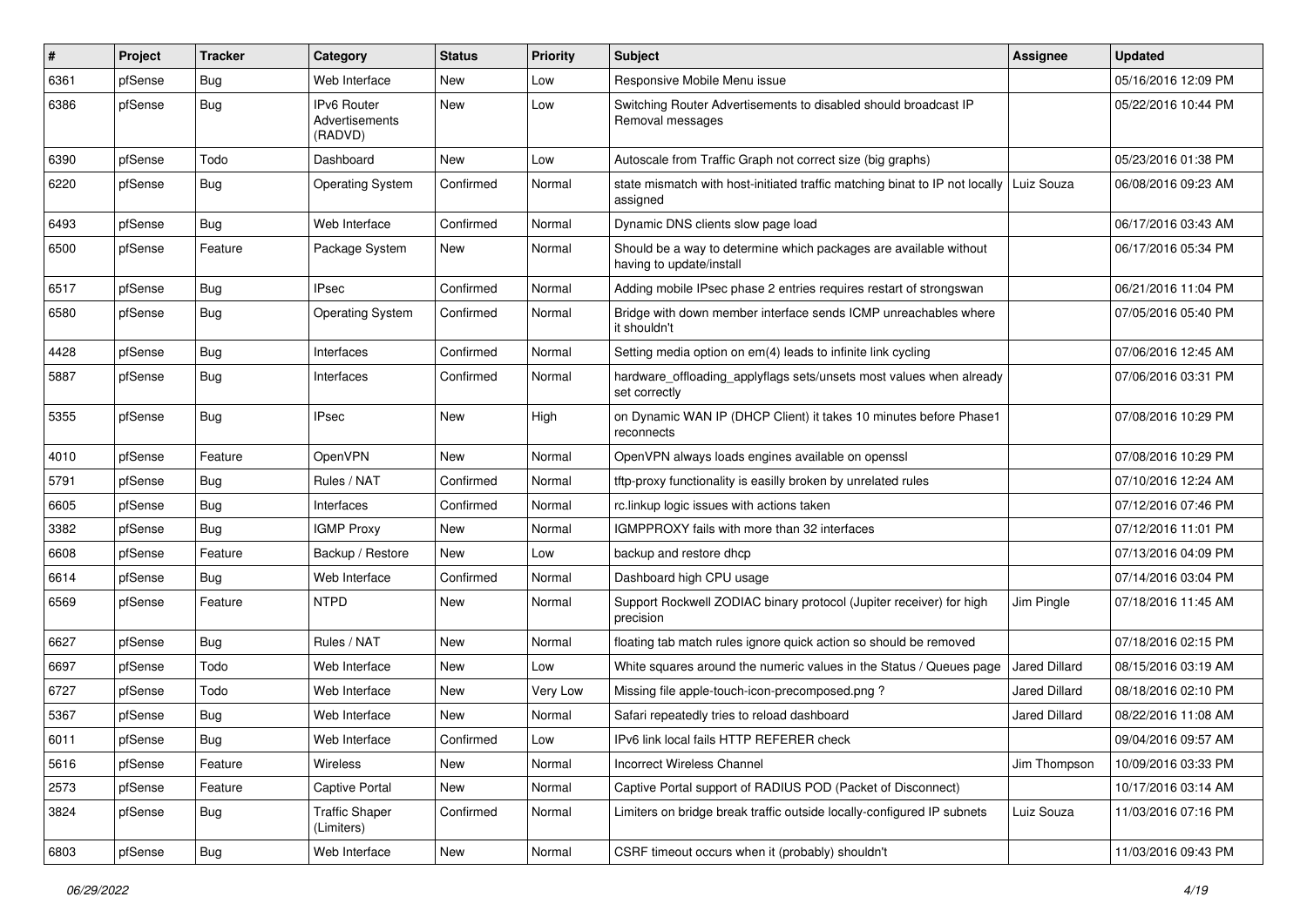| #    | Project | Tracker    | Category                        | <b>Status</b> | <b>Priority</b> | <b>Subject</b>                                                                               | Assignee | <b>Updated</b>      |
|------|---------|------------|---------------------------------|---------------|-----------------|----------------------------------------------------------------------------------------------|----------|---------------------|
| 3859 | pfSense | Feature    | Gateway Monitoring              | New           | Low             | Make it possible to set the source IP address for gateway monitoring                         |          | 11/06/2016 10:12 PM |
| 1813 | pfSense | <b>Bug</b> | Rules / NAT                     | Confirmed     | Normal          | Static routes on WAN interfaces overridden by route-to for<br>firewall-initiated traffic     |          | 11/09/2016 02:06 PM |
| 6917 | pfSense | Feature    | Upgrade                         | <b>New</b>    | Normal          | Add ability to choose from what IP/IFACE you search for updates                              |          | 11/11/2016 09:51 AM |
| 6956 | pfSense | Feature    | <b>Captive Portal</b>           | New           | Normal          | Allow more control over concurrent logins                                                    |          | 11/23/2016 12:01 PM |
| 7040 | pfSense | Bug        | Interfaces                      | New           | Normal          | Issue when disabling an interface                                                            |          | 12/26/2016 02:56 AM |
| 4234 | pfSense | Feature    | <b>IPsec</b>                    | Assigned      | Low             | allow for strict user <> cn validation of mobile ipsec users when using<br>rsa+xauth         |          | 01/24/2017 06:11 AM |
| 4474 | pfSense | Bug        | Package System                  | Confirmed     | Normal          | IP address change triggers reload of all packages                                            |          | 02/13/2017 07:21 AM |
| 5813 | pfSense | Feature    | <b>Traffic Shaper</b><br>(ALTQ) | New           | Normal          | Replacement of layer7 filter                                                                 |          | 02/18/2017 05:08 PM |
| 5850 | pfSense | Feature    | User Manager /<br>Privileges    | New           | Normal          | Limit "WebCfg - System: User Manager page" privilege to non-admins<br>and non-admin groups   |          | 02/19/2017 10:04 AM |
| 7238 | pfSense | Bug        | Web Interface                   | New           | Normal          | Menu layout broken when using "Hostname in Menu" with long<br>hostnames                      |          | 02/21/2017 07:01 AM |
| 7292 | pfSense | Feature    | Dynamic DNS                     | <b>New</b>    | Normal          | DynamicDNS configuration does not sync to HA secondary                                       |          | 02/21/2017 04:56 PM |
| 7314 | pfSense | <b>Bug</b> | <b>RRD Graphs</b>               | New           | Low             | Discrepancy in ntp monitoring view                                                           |          | 02/24/2017 08:37 PM |
| 4061 | pfSense | <b>Bug</b> | DHCP (IPv4)                     | Confirmed     | Normal          | dhcpd doesn't send client-hostname to peer, breaking DHCP lease<br>registrations w/HA        |          | 02/24/2017 08:58 PM |
| 5306 | pfSense | Bug        | Package System                  | New           | Normal          | textarea fields should have linebreaks sanitized automatically on save                       |          | 03/03/2017 04:15 AM |
| 7365 | pfSense | Feature    | Logging                         | New           | Low             | Pass firewall/filter rule set through logging for centralized loggers to<br>key on           |          | 03/07/2017 10:44 AM |
| 3697 | pfSense | Feature    | Backup / Restore                | <b>New</b>    | Normal          | New backup/restore area: Certificates                                                        |          | 03/11/2017 11:30 AM |
| 7402 | pfSense | <b>Bug</b> | Web Interface                   | <b>New</b>    | Normal          | Inconsistent use of htmlentities validation checks                                           |          | 03/21/2017 08:58 AM |
| 7476 | pfSense | <b>Bug</b> | Logging                         | New           | Normal          | Dirty buffer used to build log messages?                                                     |          | 04/17/2017 09:51 PM |
| 7521 | pfSense | Feature    | Package System                  | New           | High            | Package Updates via Mirror                                                                   |          | 05/04/2017 08:21 PM |
| 2676 | pfSense | Feature    | Rules / NAT                     | <b>New</b>    | Normal          | Reply-to option in firewall rule                                                             |          | 05/05/2017 03:15 PM |
| 7531 | pfSense | Feature    | Package System                  | New           | Low             | pkg behavior when encountering invalid SSL certificate                                       |          | 05/08/2017 06:57 PM |
| 7551 | pfSense | <b>Bug</b> | Rules / NAT                     | <b>New</b>    | Normal          | Dynamic IPsec endpoints not added to rule set after WAN down/up                              |          | 05/16/2017 02:26 PM |
| 7589 | pfSense | <b>Bug</b> | <b>Diagnostics</b>              | New           | Normal          | diag_edit.php old print_info_box                                                             |          | 05/20/2017 05:02 PM |
| 7590 | pfSense | <b>Bug</b> | Diagnostics                     | New           | Normal          | diag_edit do not save when nothing to sae (in directory browse view)                         |          | 05/20/2017 05:04 PM |
| 7648 | pfSense | <b>Bug</b> | CARP                            | New           | Very Low        | SPAN ports on an interface renders CARP HA inoperative                                       |          | 06/14/2017 09:19 PM |
| 6038 | pfSense | Feature    | Interfaces                      | New           | Normal          | Add ability to configure which interface is chosen for defining<br>hostname IP in /etc/hosts |          | 07/07/2017 09:56 AM |
| 7718 | pfSense | Feature    | Dynamic DNS                     | New           | Very Low        | Hostname for Custom DynDNS Updater.                                                          |          | 07/24/2017 10:05 AM |
| 1219 | pfSense | Feature    | Developer Tools                 | New           | Low             | Ship DTRACE enabled kernels in the images                                                    |          | 07/26/2017 03:14 AM |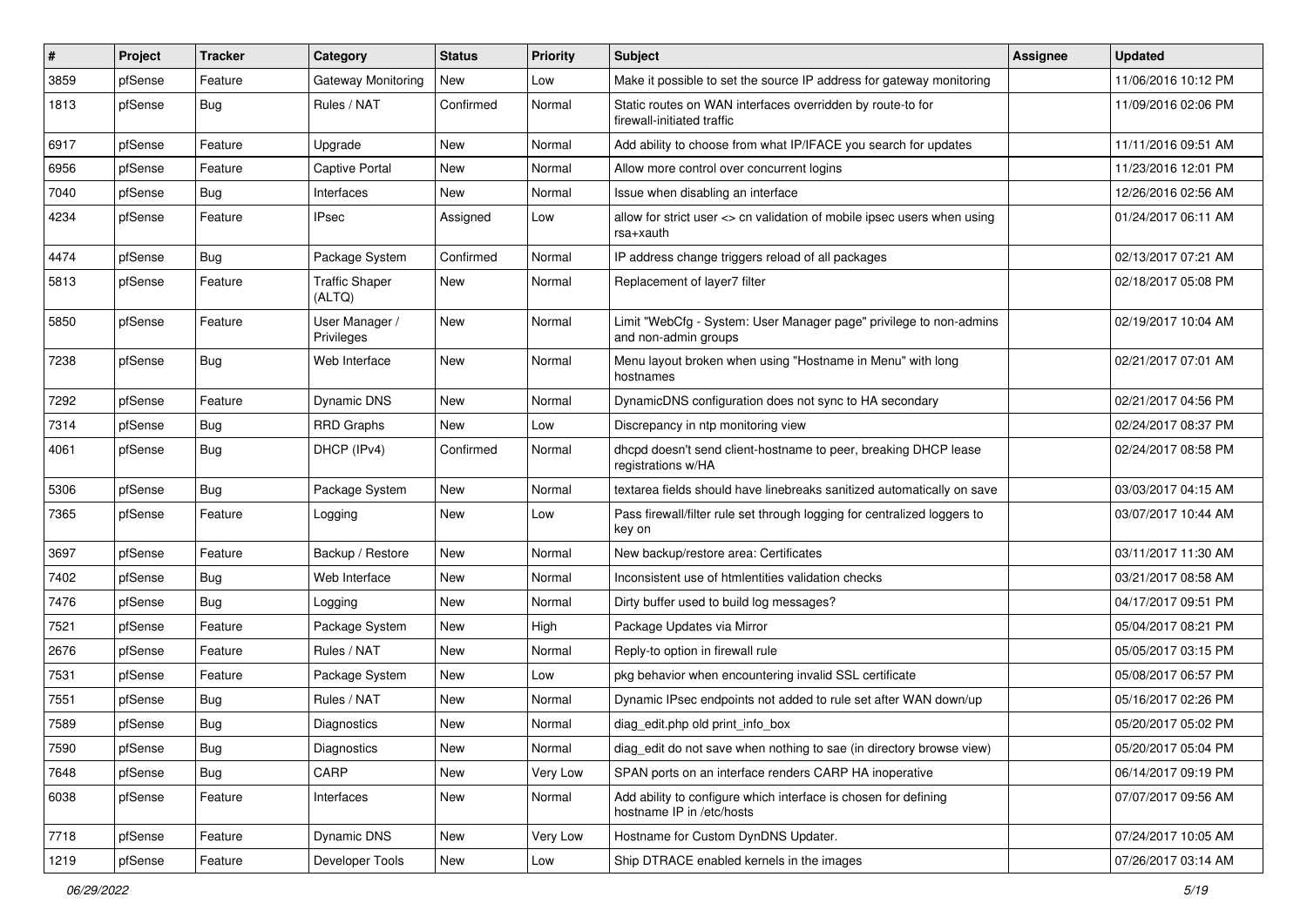| #    | Project | Tracker    | Category                            | <b>Status</b> | <b>Priority</b> | Subject                                                                                                                           | Assignee   | <b>Updated</b>      |
|------|---------|------------|-------------------------------------|---------------|-----------------|-----------------------------------------------------------------------------------------------------------------------------------|------------|---------------------|
| 7730 | pfSense | <b>Bug</b> | Interfaces                          | New           | High            | 2.3.4 1 greX: loop detected when hit save on filter rules or interfaces                                                           |            | 07/27/2017 08:16 AM |
| 7734 | pfSense | Bug        | DHCP (IPv6)                         | New           | Normal          | Using opton ia pd0 does not renew prefix and prefix get dropped                                                                   |            | 07/31/2017 03:46 AM |
| 7747 | pfSense | Feature    | Console Menu                        | New           | Normal          | Minor UI Tweak: Make hitting enter on the console (esp via SSH)<br>should not log you out, but simply redraw the menu             |            | 08/01/2017 04:03 PM |
| 7773 | pfSense | Feature    | <b>IPsec</b>                        | <b>New</b>    | Normal          | IPSec using IKEv2 with split DNS not using provided domain names                                                                  |            | 08/15/2017 05:25 PM |
| 2963 | pfSense | Feature    | Captive Portal                      | New           | Normal          | Captive Portal MAC authentication request                                                                                         |            | 08/22/2017 09:09 PM |
| 7821 | pfSense | <b>Bug</b> | DHCP (IPv6)                         | New           | Normal          | GIF does not support broadcast                                                                                                    |            | 08/29/2017 10:50 AM |
| 7085 | pfSense | Feature    | Rules / NAT                         | New           | Normal          | Edit Firewall Rules Seperator                                                                                                     |            | 09/10/2017 09:15 AM |
| 7852 | pfSense | Feature    | <b>DNS Resolver</b>                 | New           | Normal          | Add views support to Unbound GUI                                                                                                  |            | 09/11/2017 12:26 PM |
| 7863 | pfSense | <b>Bug</b> | User Manager /<br>Privileges        | New           | Normal          | The "WebCfg - All pages" permission inclueds the "User - System:<br>Shell account access" even though that is not a WebCofg page. |            | 09/16/2017 05:13 AM |
| 4796 | pfSense | Feature    | Routing                             | New           | Normal          | Support Multiple FIBs in pfSense                                                                                                  | Luiz Souza | 09/22/2017 12:12 AM |
| 7888 | pfSense | Feature    | Package System                      | <b>New</b>    | Normal          | Add a button in package manager GUI to upgrade all packages                                                                       |            | 09/28/2017 05:50 AM |
| 7899 | pfSense | <b>Bug</b> | Traffic Shaper<br>(ALTQ)            | New           | Normal          | a floating 'match' rule on LAN does not put traffic from a broswer on a<br>clientpc into a shaper queue                           |            | 09/28/2017 09:16 AM |
| 7922 | pfSense | Feature    | Rules / NAT                         | <b>New</b>    | Normal          | Add the option to select the ISP IPv6 Delegated Prefix as a destination<br>in firewall rules                                      |            | 10/10/2017 06:36 PM |
| 7934 | pfSense | Feature    | Dashboard                           | <b>New</b>    | Very Low        | format support phone# for international use                                                                                       |            | 10/12/2017 04:38 PM |
| 7956 | pfSense | Feature    | Web Interface                       | New           | Normal          | Favicon able to match GUI colour setting?                                                                                         |            | 10/17/2017 06:36 AM |
| 7957 | pfSense | Feature    | Web Interface                       | New           | Normal          | GUI theme - separate "colour" from "compact/normal" in theme<br>dropdown                                                          |            | 10/17/2017 06:58 AM |
| 7971 | pfSense | Feature    | <b>Captive Portal</b>               | New           | Normal          | Allow import, export and synchronization of MACs under Captive<br>Portal service                                                  |            | 10/19/2017 04:56 AM |
| 7688 | pfSense | Feature    | Backup / Restore                    | <b>New</b>    | Low             | AutoConfigBackup - Info Icon - username only                                                                                      |            | 10/22/2017 10:46 AM |
| 7988 | pfSense | Feature    | Web Interface                       | New           | Normal          | Compact Theme based on Compact-RED with the default theme<br>colors.                                                              |            | 10/23/2017 05:34 AM |
| 8004 | pfSense | <b>Bug</b> | <b>NAT Reflection</b>               | New           | Normal          | Error notice for a deleted NAT that had a RULE or an existing NAT<br>which is claimed to have no NAT port                         |            | 10/24/2017 06:39 PM |
| 8050 | pfSense | <b>Bug</b> | Interfaces                          | <b>New</b>    | High            | Enabling bridge while interfaces have link freezes console                                                                        |            | 11/03/2017 04:38 PM |
| 8066 | pfSense | <b>Bug</b> | Routing                             | New           | Normal          | Static routes not applied when they go out a interface using carp                                                                 |            | 11/08/2017 02:04 AM |
| 8072 | pfSense | <b>Bug</b> | <b>Traffic Shaper</b><br>(Limiters) | New           | Normal          | Limiter / Queue mask issues?                                                                                                      | Ivor Kreso | 11/08/2017 07:56 PM |
| 8073 | pfSense | <b>Bug</b> | <b>IPsec</b>                        | New           | Normal          | Traffic inexplicably not going through IPSEC despite (in theory)<br>matching SPs                                                  |            | 11/09/2017 02:51 AM |
| 8078 | pfSense | Feature    | PPP Interfaces                      | New           | Normal          | PPPoE Reconnect Wait Time                                                                                                         |            | 11/09/2017 05:13 PM |
| 8089 | pfSense | <b>Bug</b> | Interfaces                          | New           | High            | VLAN page breaks after config restore to new hardware.                                                                            |            | 11/21/2017 01:38 PM |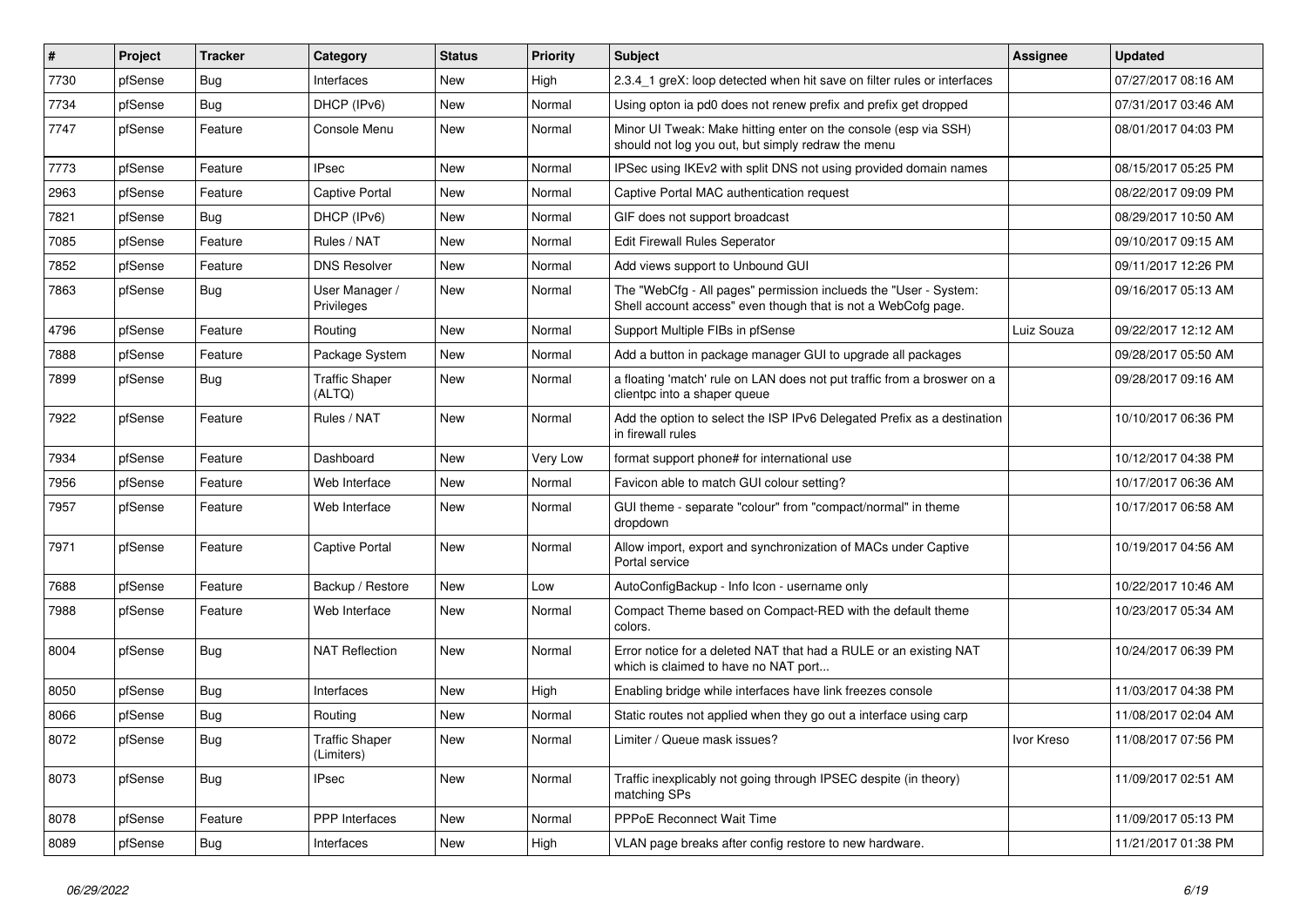| #    | Project | <b>Tracker</b> | Category                                        | <b>Status</b> | <b>Priority</b> | <b>Subject</b>                                                                                                                                                                | Assignee             | <b>Updated</b>      |
|------|---------|----------------|-------------------------------------------------|---------------|-----------------|-------------------------------------------------------------------------------------------------------------------------------------------------------------------------------|----------------------|---------------------|
| 3185 | pfSense | Feature        | DHCP (IPv6)                                     | New           | Normal          | Accommodate a DHCPv6 failover-like mechanism                                                                                                                                  |                      | 11/24/2017 10:44 AM |
| 8130 | pfSense | <b>Bug</b>     | <b>Traffic Graphs</b>                           | New           | Normal          | Status - Monitoring - Area chart displays traffic data differently than<br>Line or Bar charts                                                                                 |                      | 11/26/2017 01:40 PM |
| 8157 | pfSense | Bug            | Dashboard                                       | New           | Very Low        | Traffic Graph clutter from time to time                                                                                                                                       |                      | 12/03/2017 06:40 AM |
| 8158 | pfSense | Bug            | Interfaces                                      | New           | High            | IPv6 Track Interface issue with more than one WAN-Gateway and a<br>number of internal interfaces at least track interface from one<br>interface does not work on regular base |                      | 12/03/2017 09:00 AM |
| 8176 | pfSense | Bug            | Package System                                  | New           | Normal          | ./schema/packages.dtd -- referenced in *xml, but missing?                                                                                                                     |                      | 12/09/2017 06:52 PM |
| 8178 | pfSense | Feature        | Package System                                  | New           | Normal          | Allow setting attributes for form elements in package XML                                                                                                                     |                      | 12/09/2017 07:48 PM |
| 8168 | pfSense | Feature        | <b>IPsec</b>                                    | New           | Normal          | strongswan dhcp option                                                                                                                                                        |                      | 12/19/2017 04:14 AM |
| 7281 | pfSense | Feature        | OpenVPN                                         | New           | Normal          | OpenVPN: Add support for IPv6 dynamic prefix selection                                                                                                                        |                      | 12/21/2017 08:56 PM |
| 8236 | pfSense | Feature        | <b>DNS Resolver</b>                             | New           | Normal          | Ability to configure "forward-first" and "forward-host" options for more<br>robust domain overrides in DNS Resolver                                                           |                      | 12/26/2017 01:26 AM |
| 4899 | pfSense | Feature        | DHCP (IPv4)                                     | New           | Normal          | Additional BOOTP/DHCP Options should allow a force option                                                                                                                     |                      | 01/02/2018 02:24 PM |
| 8270 | pfSense | Todo           | Web Interface                                   | New           | Very Low        | Fix grammatically erroneous repetition                                                                                                                                        |                      | 01/11/2018 08:19 AM |
| 8262 | pfSense | Feature        | <b>IPv6 Router</b><br>Advertisements<br>(RADVD) | New           | Normal          | Make each prefix flags configurable separately.                                                                                                                               |                      | 01/16/2018 12:35 PM |
| 8285 | pfSense | Bug            | Web Interface                                   | New           | Normal          | Actions on stale data may result in catastrophic results                                                                                                                      |                      | 01/16/2018 08:08 PM |
| 7216 | pfSense | Feature        | Web Interface                                   | New           | Normal          | Allow user to choose date display format                                                                                                                                      | <b>Phillip Davis</b> | 02/02/2018 04:20 PM |
| 8346 | pfSense | Feature        | <b>IPsec</b>                                    | New           | Normal          | Let pFSense act as an IPSec XAuth VPN Client                                                                                                                                  |                      | 02/23/2018 07:39 AM |
| 8349 | pfSense | Feature        | <b>Traffic Graphs</b>                           | New           | Normal          | Show the actual numerical information (upload/download speeds) in<br>the traffic graph dashboard widget                                                                       | Jared Dillard        | 02/28/2018 09:42 AM |
| 7495 | pfSense | Feature        | <b>DNS Resolver</b>                             | New           | Low             | Ability to set TTL for local for Unbound host overrides and dhcp leases                                                                                                       |                      | 03/06/2018 09:46 AM |
| 3882 | pfSense | Feature        | Web Interface                                   | New           | Normal          | Add OUI database to the base system, remove dependency on nmap                                                                                                                |                      | 03/08/2018 06:44 PM |
| 8401 | pfSense | <b>Bug</b>     | Installer                                       | New           | Normal          | Issues related to keys representing alphabetic characters specific to<br>Scandinavian languages and to some other keys.                                                       |                      | 03/30/2018 11:06 AM |
| 8406 | pfSense | Bug            | Dynamic DNS                                     | New           | Normal          | DDNS IPV6 Cloudflare Client does not detect PPOE address                                                                                                                      |                      | 03/31/2018 11:56 AM |
| 8122 | pfSense | <b>Bug</b>     | OpenVPN                                         | New           | Normal          | openvpn client is unable to use OTP (temporary) passwords                                                                                                                     |                      | 04/16/2018 09:28 AM |
| 8474 | pfSense | Feature        | <b>High Availability</b>                        | New           | Low             | Easier Conversion to HA Pair from Existing Non-HA Firewall                                                                                                                    |                      | 04/19/2018 11:52 PM |
| 701  | pfSense | Feature        | Rules / NAT                                     | New           | Normal          | Interface groups with NAT                                                                                                                                                     |                      | 05/11/2018 10:12 PM |
| 8532 | pfSense | Feature        | OpenVPN                                         | New           | Low             | Ability to add metric to pushed routes                                                                                                                                        |                      | 05/22/2018 07:45 AM |
| 6873 | pfSense | <b>Bug</b>     | DHCP (IPv6)                                     | New           | Low             | radvd - Too many addresses in RDNSS section when previously using<br>DHCP <sub>v6</sub>                                                                                       | Dominic<br>McKeown   | 06/06/2018 10:45 AM |
| 8566 | pfSense | Bug            | CARP                                            | New           | Normal          | Wrong IPv6 source in NS request in case using of IPv6 alias                                                                                                                   |                      | 06/12/2018 01:26 PM |
| 8567 | pfSense | Bug            | CARP                                            | New           | Normal          | Using IPv6 VIP alias for services may affect CARP IPv6 VIP work                                                                                                               |                      | 06/12/2018 01:26 PM |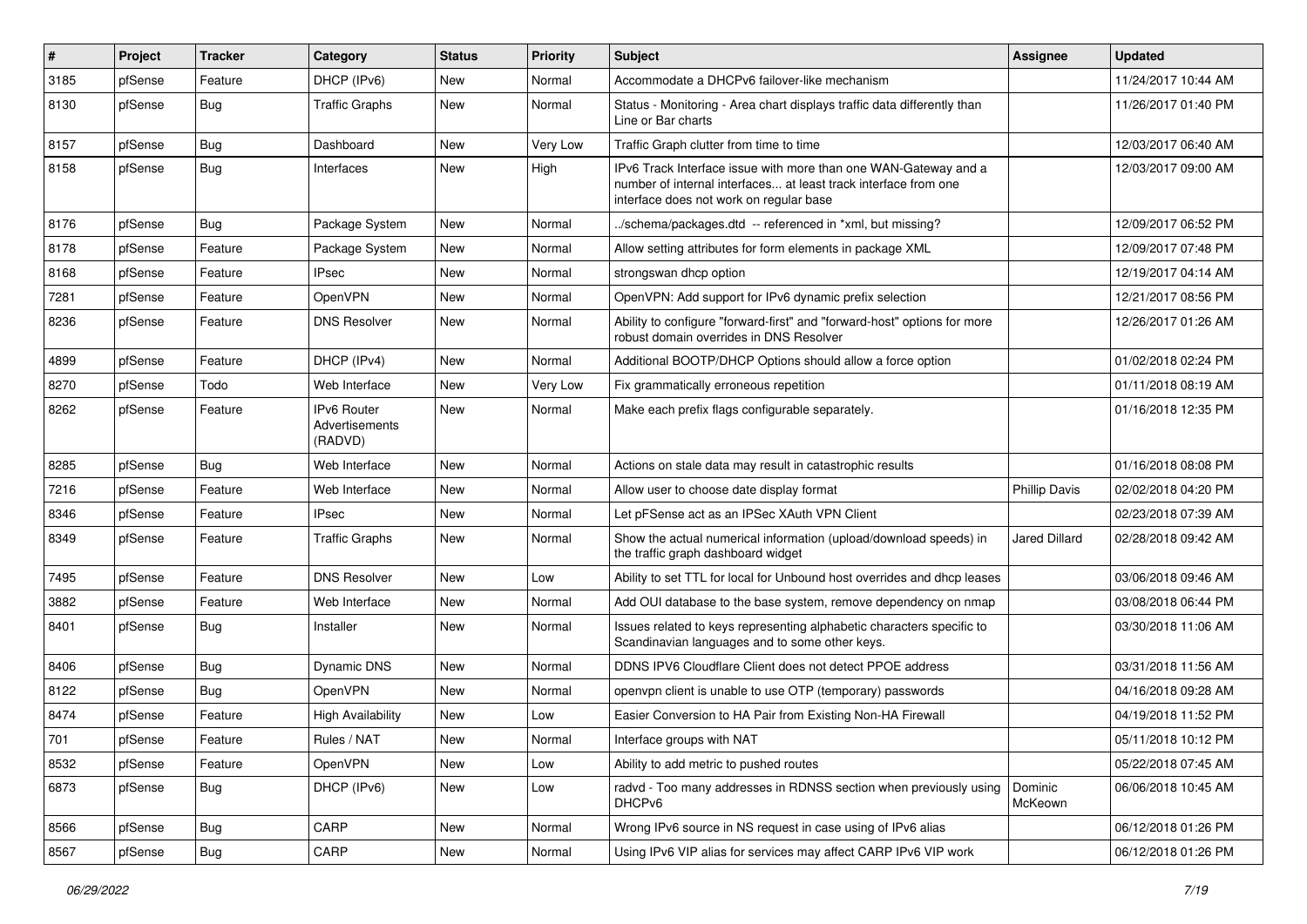| #    | Project | <b>Tracker</b> | Category                            | <b>Status</b> | <b>Priority</b> | <b>Subject</b>                                                                                               | Assignee | <b>Updated</b>      |
|------|---------|----------------|-------------------------------------|---------------|-----------------|--------------------------------------------------------------------------------------------------------------|----------|---------------------|
| 1940 | pfSense | Todo           | Logging                             | New           | Normal          | Integrate rSyslogd                                                                                           |          | 07/06/2018 02:11 PM |
| 8599 | pfSense | Feature        | Rules / NAT                         | New           | Very Low        | IPv6 flow labels                                                                                             |          | 07/16/2018 07:36 AM |
| 8641 | pfSense | Feature        | Web Interface                       | New           | Normal          | Need way to disable HSTS and/or replace webConfigurator certificate<br>from CLI                              |          | 07/16/2018 10:21 AM |
| 8385 | pfSense | Feature        | Rules / NAT                         | New           | Normal          | Utilize IP addresses from successfully authenticated OpenVPN<br>endpoints to Update Firewall Rules           |          | 07/19/2018 03:07 PM |
| 8419 | pfSense | <b>Bug</b>     | Web Interface                       | New           | Normal          | webgui, when menubar is fixed to the top of the screen, the last items<br>of long menus cannot be seen/used. |          | 07/19/2018 03:10 PM |
| 1924 | pfSense | Feature        | <b>Captive Portal</b>               | New           | Normal          | Ability of CP's allowed IP addresses to use aliases                                                          |          | 07/26/2018 04:28 AM |
| 8711 | pfSense | Bug            | <b>IGMP Proxy</b>                   | New           | Normal          | igmpproxy with PPPoE Interfaces                                                                              |          | 07/28/2018 09:21 AM |
| 7553 | pfSense | <b>Bug</b>     | Captive Portal                      | Confirmed     | Very Low        | Captive portal on a parent interface blocks traffic on VLAN interfaces<br>too                                |          | 08/19/2018 03:15 PM |
| 8879 | pfSense | Feature        | DHCP (IPv4)                         | New           | Very Low        | DHCP options ADD force options                                                                               |          | 09/07/2018 09:14 AM |
| 1136 | pfSense | Feature        | Rules / NAT                         | New           | Normal          | Add logic to automatically avoid route-to for static route networks                                          |          | 10/09/2018 05:11 AM |
| 9037 | pfSense | <b>Bug</b>     | <b>DNS Resolver</b>                 | New           | Normal          | Unbound not logging to syslog after reboot                                                                   |          | 10/12/2018 05:09 AM |
| 9063 | pfSense | Feature        | Dynamic DNS                         | New           | Normal          | Allow dynamic DNS client entry to specify which Check IP service to<br>use                                   |          | 10/24/2018 11:53 AM |
| 9094 | pfSense | Bug            | Hardware / Drivers                  | Assigned      | Normal          | MBT console settings are not forced to video console                                                         |          | 11/07/2018 10:23 AM |
| 9149 | pfSense | <b>Bug</b>     | Package System                      | New           | Low             | Continued issues with /tmp and /var in RAM on 2.4                                                            |          | 11/24/2018 11:56 AM |
| 8963 | pfSense | <b>Bug</b>     | <b>Traffic Shaper</b><br>(Limiters) | New           | Normal          | 2.4.4 Limiters don't work after CARP fail-over                                                               |          | 12/10/2018 06:40 AM |
| 9241 | pfSense | <b>Bug</b>     | Interfaces                          | New           | Normal          | Ethernet link cycles up/down if "auto-negotiate" is explicitly selected in<br>interface configuration        |          | 12/31/2018 08:36 PM |
| 7244 | pfSense | Feature        | Developer Tools                     | New           | Normal          | Publish pfsense as a Vagrant Basebox                                                                         |          | 01/29/2019 04:09 AM |
| 9336 | pfSense | Feature        | Notifications                       | New           | Very Low        | Make Dynamic DNS update notification e-mail optional                                                         |          | 02/18/2019 11:49 AM |
| 9338 | pfSense | <b>Bug</b>     | <b>IGMP Proxy</b>                   | New           | Normal          | igmpproxy ignoring downstream vlan interface                                                                 |          | 02/22/2019 03:48 AM |
| 3652 | pfSense | Feature        | OpenVPN                             | New           | Normal          | OpenVPN - Dynamic IPv6 Tunnel Network                                                                        |          | 03/20/2019 09:50 AM |
| 9436 | pfSense | Feature        | <b>DNS Resolver</b>                 | New           | Normal          | Unbound: enable dnstap support                                                                               |          | 03/27/2019 07:54 PM |
| 9464 | pfSense | Feature        | Interfaces                          | New           | Normal          | Marvell 6000 -- netgate hardware (e.g.: XG-7100, XG-3100) internal<br>switch LACP support                    |          | 04/08/2019 07:58 AM |
| 9485 | pfSense | Bug            | User Manager /<br>Privileges        | New           | Normal          | password match error on system_usermanager causes Group<br>membership to be reset.                           |          | 04/26/2019 08:52 AM |
| 9504 | pfSense | Bug            | Dynamic DNS                         | New           | Normal          | Multiple Dynamic DNS update notifications for the same interface, not<br>differentiated by the hostname      |          | 05/07/2019 07:46 AM |
| 9574 | pfSense | Feature        | Package System                      | New           | Normal          | Show changelog at package upgrade                                                                            |          | 06/02/2019 04:35 AM |
| 9621 | pfSense | Feature        | User Manager /<br>Privileges        | New           | Normal          | More convenient deletion of single user privileges                                                           |          | 07/09/2019 03:09 AM |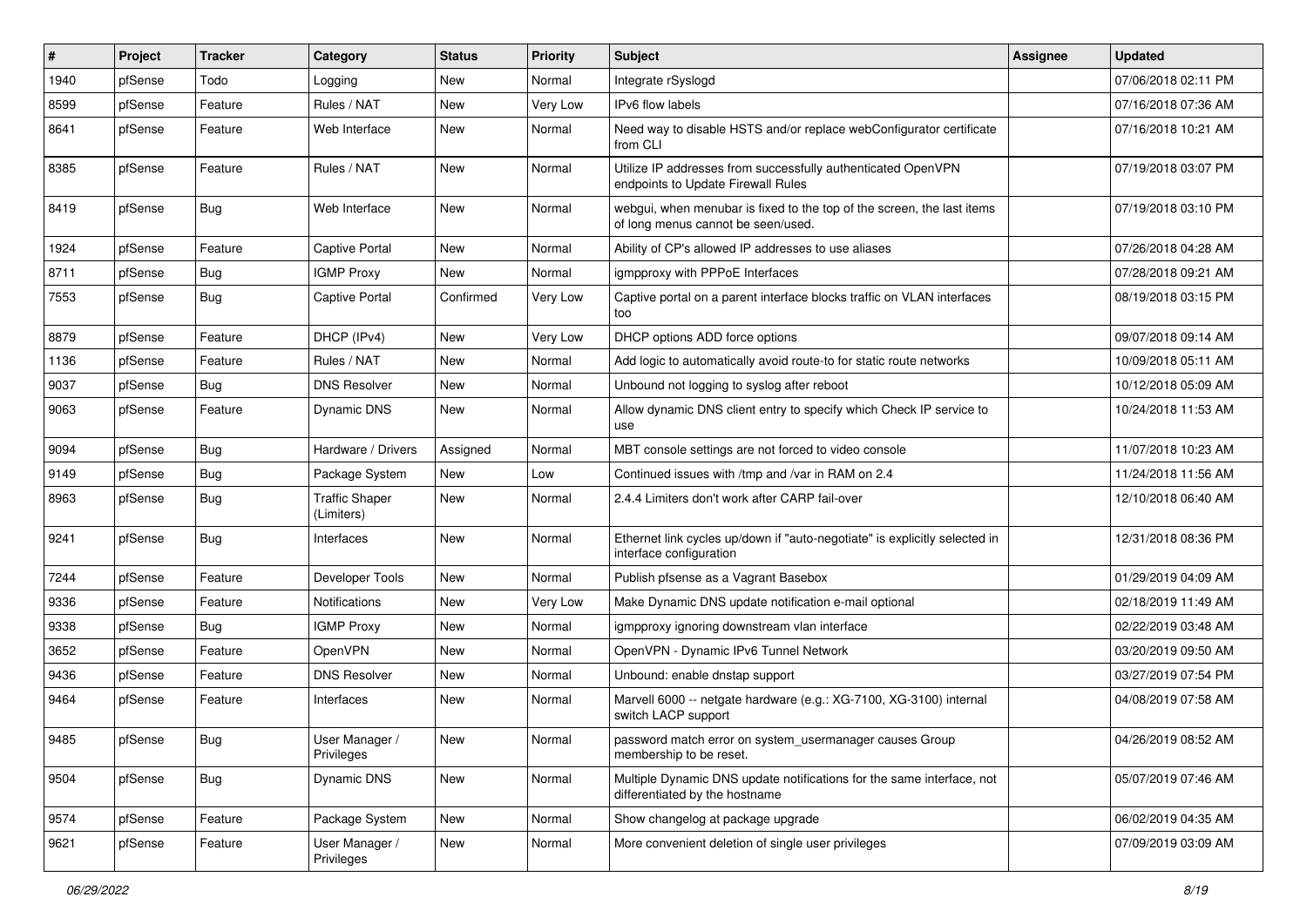| #    | Project | <b>Tracker</b> | Category                                 | <b>Status</b> | <b>Priority</b> | Subject                                                                                          | Assignee | <b>Updated</b>      |
|------|---------|----------------|------------------------------------------|---------------|-----------------|--------------------------------------------------------------------------------------------------|----------|---------------------|
| 9650 | pfSense | Bug            | Gateways                                 | New           | Normal          | IPv6 connection drops (ir-)regular on Kabelvodafone (German cable<br>ISP)                        |          | 07/27/2019 07:14 AM |
| 9664 | pfSense | Bug            | Dynamic DNS                              | New           | Normal          | DynDNS and Dual-wan problem with CloudFlare (works with No-Ip)                                   |          | 08/03/2019 10:00 AM |
| 9677 | pfSense | <b>Bug</b>     | Dashboard                                | New           | Normal          | Dashboard hangs when widget needs data from a remote host which<br>is down                       |          | 08/13/2019 09:15 AM |
| 7857 | pfSense | Bug            | Dashboard                                | <b>New</b>    | Very Low        | Interfaces Widget U/I fails to wrap IPV6 addresses when the string is<br>too wide for the widget |          | 08/13/2019 09:15 AM |
| 7799 | pfSense | Feature        | Rules / NAT                              | New           | Normal          | Make an ajax call to toggle logging by clicking on the logging icon next<br>to a rule            |          | 08/13/2019 09:40 AM |
| 7737 | pfSense | Bug            | IPv6 Router<br>Advertisements<br>(RADVD) | New           | Normal          | radvd error message                                                                              |          | 08/13/2019 09:41 AM |
| 7602 | pfSense | Feature        | <b>Operating System</b>                  | New           | Normal          | Auto-Create bootable USB for recovery                                                            |          | 08/13/2019 09:50 AM |
| 3889 | pfSense | Bug            | <b>XML Parser</b>                        | Confirmed     | Low             | Non relevant changes in config.xml                                                               |          | 08/13/2019 12:23 PM |
| 385  | pfSense | Feature        | <b>Captive Portal</b>                    | <b>New</b>    | Normal          | Reverse captive portal                                                                           |          | 08/13/2019 12:23 PM |
| 2771 | pfSense | Feature        | Rules / NAT                              | New           | Normal          | Add packet tracing simulator                                                                     |          | 08/13/2019 12:24 PM |
| 2024 | pfSense | Feature        | Package System                           | New           | Normal          | RRD Graphs for packages                                                                          |          | 08/13/2019 12:24 PM |
| 1890 | pfSense | <b>Bug</b>     | Translations                             | New           | Normal          | No gettext support in console scripts                                                            |          | 08/13/2019 12:24 PM |
| 6029 | pfSense | Bug            | <b>XML Parser</b>                        | <b>New</b>    | Normal          | Unhelpful error messages in xmlparse*.inc and generally                                          |          | 08/13/2019 12:52 PM |
| 5902 | pfSense | Todo           | Configuration<br>Backend                 | New           | Normal          | Use a common place for default values                                                            |          | 08/13/2019 12:53 PM |
| 4707 | pfSense | Feature        | Rules / NAT                              | New           | Normal          | Can't override block port 0 rules in filter.inc                                                  |          | 08/13/2019 12:53 PM |
| 5080 | pfSense | Feature        | DHCP (IPv4)                              | <b>New</b>    | Normal          | Settings tab under Services>DHCP Server                                                          |          | 08/13/2019 12:53 PM |
| 4472 | pfSense | Feature        | Build / Release                          | <b>New</b>    | Normal          | Cryptographically sign every (sub-)release                                                       |          | 08/13/2019 12:53 PM |
| 6539 | pfSense | Feature        | Rules / NAT                              | New           | Normal          | ICMPv6 filtering requires multiple rules - no range support                                      |          | 08/13/2019 01:23 PM |
| 6501 | pfSense | Todo           | Web Interface                            | New           | Normal          | Tightening up subnet expansion                                                                   |          | 08/13/2019 01:23 PM |
| 6469 | pfSense | Feature        | Console Menu                             | New           | Normal          | Improve help + self documentation in console PHP shell                                           |          | 08/13/2019 01:23 PM |
| 6430 | pfSense | Bug            | <b>DNS Resolver</b>                      | Confirmed     | Low             | pfsense should sanity-check hostnames when copying from<br>dhcpd.leases to /etc/hosts            |          | 08/13/2019 01:23 PM |
| 6412 | pfSense | Feature        | <b>Operating System</b>                  | New           | Normal          | Add includedir directive for /var/etc/xinet.d to xinetd configuration                            |          | 08/13/2019 01:23 PM |
| 6398 | pfSense | <b>Bug</b>     | Configuration<br>Backend                 | New           | Normal          | If config cannot be loaded due to corruption or bug, it isn't handled<br>gracefully (just stops) |          | 08/13/2019 01:23 PM |
| 5652 | pfSense | Bug            | Authentication                           | New           | Normal          | Radius IETF Class Group Assignment - Incorrect Standard                                          |          | 08/13/2019 01:39 PM |
| 6615 | pfSense | Feature        | DHCP (IPv4)                              | New           | Normal          | new DHCP server option                                                                           |          | 08/13/2019 01:39 PM |
| 6604 | pfSense | Feature        | <b>NTPD</b>                              | New           | Normal          | Allow NTP server list to be overridden by DHCP/PPP                                               |          | 08/13/2019 01:39 PM |
| 6554 | pfSense | Feature        | <b>NTPD</b>                              | New           | Normal          | Reintroduce NTP mode7 for IEEE 1588 PTPd interop                                                 |          | 08/13/2019 01:40 PM |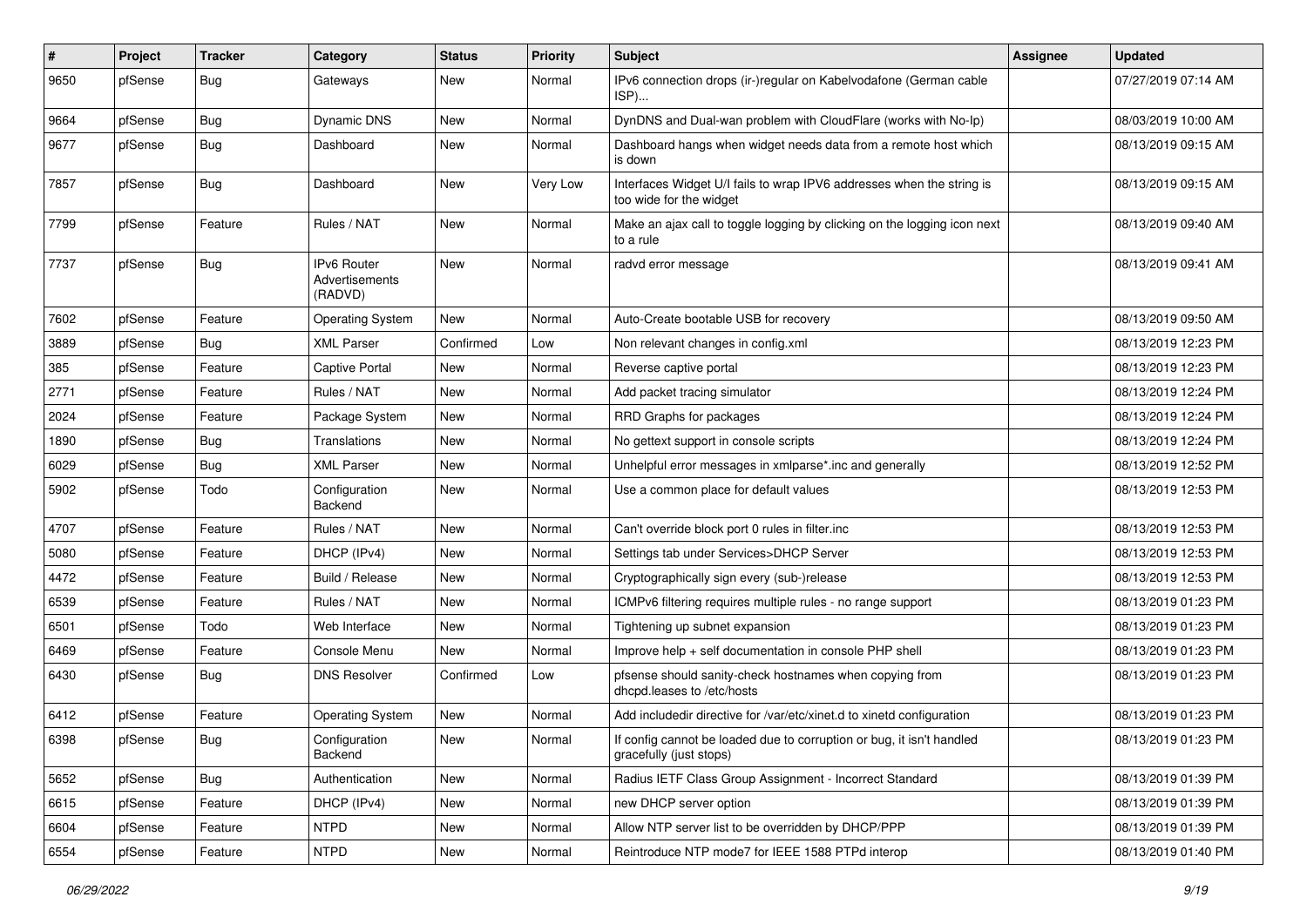| #    | Project | <b>Tracker</b> | Category                                        | <b>Status</b> | <b>Priority</b> | Subject                                                                                   | <b>Assignee</b>      | <b>Updated</b>      |
|------|---------|----------------|-------------------------------------------------|---------------|-----------------|-------------------------------------------------------------------------------------------|----------------------|---------------------|
| 6332 | pfSense | Todo           | Web Interface                                   | New           | Normal          | Upgrade encryption options to cover current range of<br>recommendations                   |                      | 08/13/2019 02:34 PM |
| 6816 | pfSense | Feature        | <b>IPv6 Router</b><br>Advertisements<br>(RADVD) | <b>New</b>    | Normal          | Status and/or Diagnostics page for radvd                                                  |                      | 08/13/2019 02:35 PM |
| 6796 | pfSense | Feature        | Interfaces                                      | New           | Normal          | Allow hostnames as GRE and GIF endpoints                                                  |                      | 08/13/2019 02:35 PM |
| 7030 | pfSense | Feature        | Multi-WAN                                       | New           | Very Low        | New Feature Load Balance Per Amount Of GB                                                 |                      | 08/13/2019 02:56 PM |
| 6977 | pfSense | Bug            | Interfaces                                      | New           | Normal          | VLAN traffic is erroneously counted as underlying iface (untagged)<br>traffic             |                      | 08/13/2019 02:56 PM |
| 5619 | pfSense | Feature        | <b>Operating System</b>                         | <b>New</b>    | Normal          | Curl with ARES support                                                                    |                      | 08/13/2019 02:56 PM |
| 7385 | pfSense | Todo           | Web Interface                                   | New           | Normal          | Sanitize PHP includes                                                                     |                      | 08/13/2019 03:22 PM |
| 6541 | pfSense | <b>Bug</b>     | IPv6 Router<br>Advertisements<br>(RADVD)        | New           | Normal          | IPv6 RAs always include on-link prefix; clients may not use DHCPv6<br>managed addresses   |                      | 08/13/2019 03:23 PM |
| 7738 | pfSense | Feature        | <b>IPsec</b>                                    | New           | Normal          | Highlight which IPSec (or other VPN) crypto modes are<br>hardware-accelerated in the UI   |                      | 08/13/2019 03:46 PM |
| 7430 | pfSense | Bug            | Interfaces                                      | New           | Normal          | pfsense-utils.inc - where_is_ipaddr_configured() should account for<br>loopback interface |                      | 08/13/2019 03:48 PM |
| 7761 | pfSense | Feature        | Rules / NAT                                     | <b>New</b>    | Normal          | Add a way to match on IPv6 proto=0 (hop-by-hop header extension)                          |                      | 08/13/2019 03:49 PM |
| 7800 | pfSense | Feature        | Logging                                         | New           | Normal          | Add option for state logging                                                              |                      | 08/13/2019 03:51 PM |
| 7812 | pfSense | Feature        | Web Interface                                   | <b>New</b>    | Normal          | ZFS handling of autopreplace                                                              |                      | 08/13/2019 03:53 PM |
| 8036 | pfSense | Feature        | <b>IPsec</b>                                    | New           | Normal          | Want to run multiple Mobile Client IKEv2 server instances                                 |                      | 08/14/2019 09:31 AM |
| 7881 | pfSense | Feature        | OpenVPN                                         | New           | Normal          | OpenVPN client - add support for multiple server entries                                  |                      | 08/14/2019 09:32 AM |
| 7541 | pfSense | Feature        | Installer                                       | <b>New</b>    | Normal          | ZFS Install, add hot spare option                                                         |                      | 08/14/2019 09:32 AM |
| 8177 | pfSense | <b>Bug</b>     | Package System                                  | New           | Normal          | "/xsl/package.xsl" is referenced in package XML files but not on the<br>firewall          |                      | 08/14/2019 09:56 AM |
| 7289 | pfSense | Bug            | Certificates                                    | <b>New</b>    | Low             | Generating 4096bit Certificate                                                            |                      | 08/14/2019 09:56 AM |
| 8372 | pfSense | Feature        | Logging                                         | New           | Normal          | add gui setting to adjust refresh rate for dynamic firewall logs                          |                      | 08/14/2019 10:31 AM |
| 8274 | pfSense | Feature        | <b>Traffic Graphs</b>                           | <b>New</b>    | Normal          | Reverse Inverse Traffic Graph View                                                        | <b>Jared Dillard</b> | 08/14/2019 10:31 AM |
| 8526 | pfSense | <b>Bug</b>     | Interfaces                                      | New           | Normal          | DHCP client ignores server replies when 802.1g tagging is used                            |                      | 08/14/2019 10:52 AM |
| 8458 | pfSense | Feature        | Dashboard                                       | New           | Low             | Allow reordering of interface widget                                                      |                      | 08/14/2019 10:52 AM |
| 8076 | pfSense | Bug            | Backup / Restore                                | New           | Normal          | User can easily apply an unusable interface configuration after restore                   |                      | 08/14/2019 10:52 AM |
| 8435 | pfSense | <b>Bug</b>     | Interfaces                                      | New           | Normal          | DHCPv6 unusable in certain circumstances (US AT&T Fiber, etc.)                            |                      | 08/14/2019 10:52 AM |
| 8929 | pfSense | Feature        | Web Interface                                   | New           | Normal          | Scroll bar css dark theme                                                                 |                      | 08/14/2019 12:16 PM |
| 8743 | pfSense | Todo           | Gateways                                        | New           | Low             | Gateway Groups page should list gateways in tier order                                    |                      | 08/14/2019 12:16 PM |
| 9087 | pfSense | Bug            | <b>Traffic Graphs</b>                           | New           | Normal          | Traffic Graph Widget Legend Not Updating                                                  |                      | 08/14/2019 12:38 PM |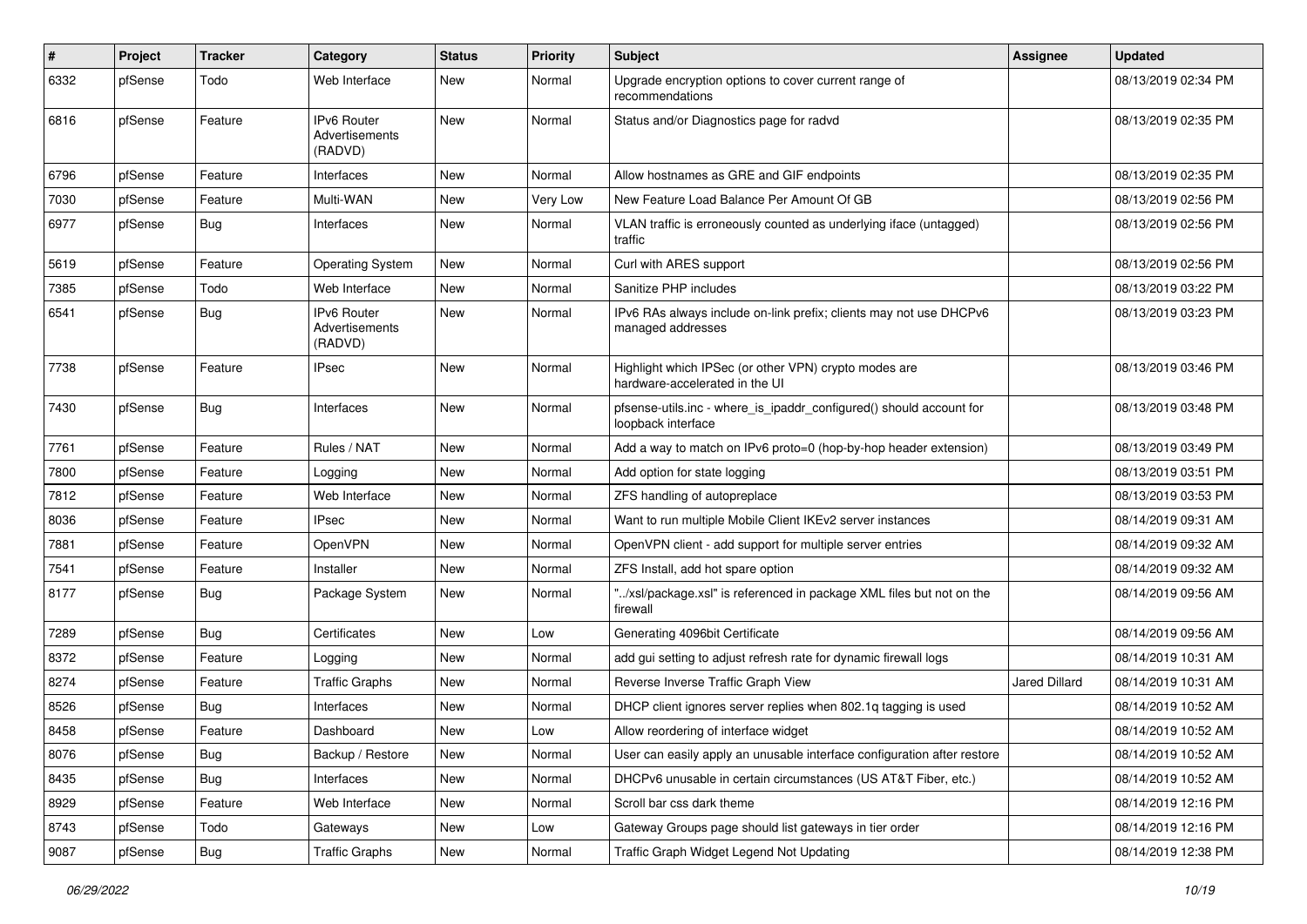| #    | Project | <b>Tracker</b> | Category           | <b>Status</b> | <b>Priority</b> | <b>Subject</b>                                                                                                                     | <b>Assignee</b> | <b>Updated</b>      |
|------|---------|----------------|--------------------|---------------|-----------------|------------------------------------------------------------------------------------------------------------------------------------|-----------------|---------------------|
| 9060 | pfSense | Feature        | Logging            | New           | Normal          | add rule name filtering field for firewall log viewer                                                                              |                 | 08/14/2019 12:38 PM |
| 9035 | pfSense | Bug            | Rules / NAT        | New           | Normal          | Inactive Interfaces are Hidden in Firewall Rules                                                                                   |                 | 08/14/2019 12:39 PM |
| 9222 | pfSense | Feature        | Authentication     | New           | Normal          | Add sshguard log when release an IP                                                                                                |                 | 08/14/2019 01:00 PM |
| 9167 | pfSense | Bug            | Rules / NAT        | New           | Normal          | Some Important ICMPv6 Traffic Not Allowed by Default Rules                                                                         |                 | 08/14/2019 01:00 PM |
| 9343 | pfSense | Bug            | DHCP (IPv4)        | <b>New</b>    | Normal          | diag_arp.php times out with large DHCPD leases table                                                                               |                 | 08/14/2019 01:19 PM |
| 9288 | pfSense | Feature        | Authentication     | New           | Normal          | SSHGuard add pfSense signature in standard                                                                                         |                 | 08/14/2019 01:19 PM |
| 9591 | pfSense | Feature        | Rules / NAT        | New           | Normal          | Add under firewall rules a search box                                                                                              |                 | 08/14/2019 02:39 PM |
| 9585 | pfSense | Bug            | Interfaces         | New           | Normal          | 6RD: Unable to reach hosts on within same 6rd-domain                                                                               |                 | 08/14/2019 02:39 PM |
| 9575 | pfSense | Feature        | DHCP (IPv6)        | <b>New</b>    | Very Low        | RFC 7078 - Distributing Address Selection Policy Using DHCPv6                                                                      |                 | 08/14/2019 02:39 PM |
| 9293 | pfSense | Feature        | Web Interface      | New           | Low             | Provide WebUI message (banner) prior to login                                                                                      |                 | 08/14/2019 02:39 PM |
| 9627 | pfSense | Feature        | Captive Portal     | New           | Normal          | Captive Portal only shows authenticated users                                                                                      |                 | 08/14/2019 02:48 PM |
| 4681 | pfSense | Feature        | Backup / Restore   | New           | Normal          | AutoConfigBackup make a way to easily download a saved backup                                                                      |                 | 08/16/2019 12:46 PM |
| 7757 | pfSense | <b>Bug</b>     | Backup / Restore   | <b>New</b>    | Normal          | Auto Config Backup fails to upload unless Default Gateway is up                                                                    |                 | 08/16/2019 12:47 PM |
| 8500 | pfSense | Bug            | Dynamic DNS        | New           | Low             | Incorrect categorization of status/info messages from phpDynDNS                                                                    |                 | 08/16/2019 12:50 PM |
| 2774 | pfSense | Feature        | DHCP (IPv4)        | <b>New</b>    | Normal          | Extend DHCP Pools code to allow using different subnets                                                                            |                 | 08/19/2019 10:27 AM |
| 2323 | pfSense | Feature        | DHCP (IPv4)        | New           | Low             | GUI doesn't allow to configure DHCP server to serve IP addresses<br>belonging to subnets wich are not associated with an interface |                 | 08/19/2019 10:27 AM |
| 7964 | pfSense | Bug            | Multi-WAN          | New           | Normal          | Restart openvpn on gateway switching                                                                                               |                 | 08/19/2019 12:35 PM |
| 6845 | pfSense | Feature        | Interfaces         | New           | Normal          | DHCP / DHCPv6 WAN client status page                                                                                               |                 | 08/19/2019 12:37 PM |
| 7720 | pfSense | Feature        | Hardware / Drivers | New           | Normal          | Add general watchdog kernel modules (like ichwd) and watchdogd<br>support in the GUI.                                              |                 | 08/19/2019 01:20 PM |
| 9038 | pfSense | Feature        | Logging            | New           | Normal          | Live view of any log file                                                                                                          |                 | 08/19/2019 02:55 PM |
| 9140 | pfSense | Bug            | Logging            | New           | Very Low        | Unexpected rule can be displayed when looking up filter log entry with<br>multiple matching rules                                  |                 | 08/19/2019 02:56 PM |
| 7286 | pfSense | Bug            | OpenVPN            | Incomplete    | Normal          | OpenVPN client is unreliable when you have multiple tunnels                                                                        |                 | 08/19/2019 03:28 PM |
| 9690 | pfSense | Bug            | Interfaces         | <b>New</b>    | Normal          | Ethernet flow control should be disabled by default                                                                                |                 | 08/19/2019 06:45 PM |
| 6574 | pfSense | Feature        | Hardware / Drivers | New           | Normal          | Support USB RNDIS network interfaces                                                                                               |                 | 08/20/2019 08:46 AM |
| 7212 | pfSense | Feature        | Hardware / Drivers | New           | Normal          | Provide Driver for SG-1000 Crypto Accelerator                                                                                      | Luiz Souza      | 08/20/2019 08:46 AM |
| 8309 | pfSense | Feature        | Hardware / Drivers | New           | Normal          | Include apuled driver to add support for LEDs on PC Engines APU<br>boards                                                          | Darryn Storm    | 08/20/2019 08:47 AM |
| 4914 | pfSense | Feature        | Diagnostics        | New           | Low             | <b>Packet Capture Settings</b>                                                                                                     |                 | 08/20/2019 08:51 AM |
| 9192 | pfSense | Bug            | PPP Interfaces     | New           | Normal          | PPPoE daemon selects wrong interface                                                                                               |                 | 08/20/2019 10:05 AM |
| 8804 | pfSense | <b>Bug</b>     | PPP Interfaces     | New           | Normal          | Netgate SG-1000 PPPoE Keepalives not prioritized, internet drops                                                                   |                 | 08/20/2019 10:06 AM |
| 8512 | pfSense | <b>Bug</b>     | PPP Interfaces     | New           | Normal          | PPPoE reconnect fails after interface flap                                                                                         |                 | 08/20/2019 10:06 AM |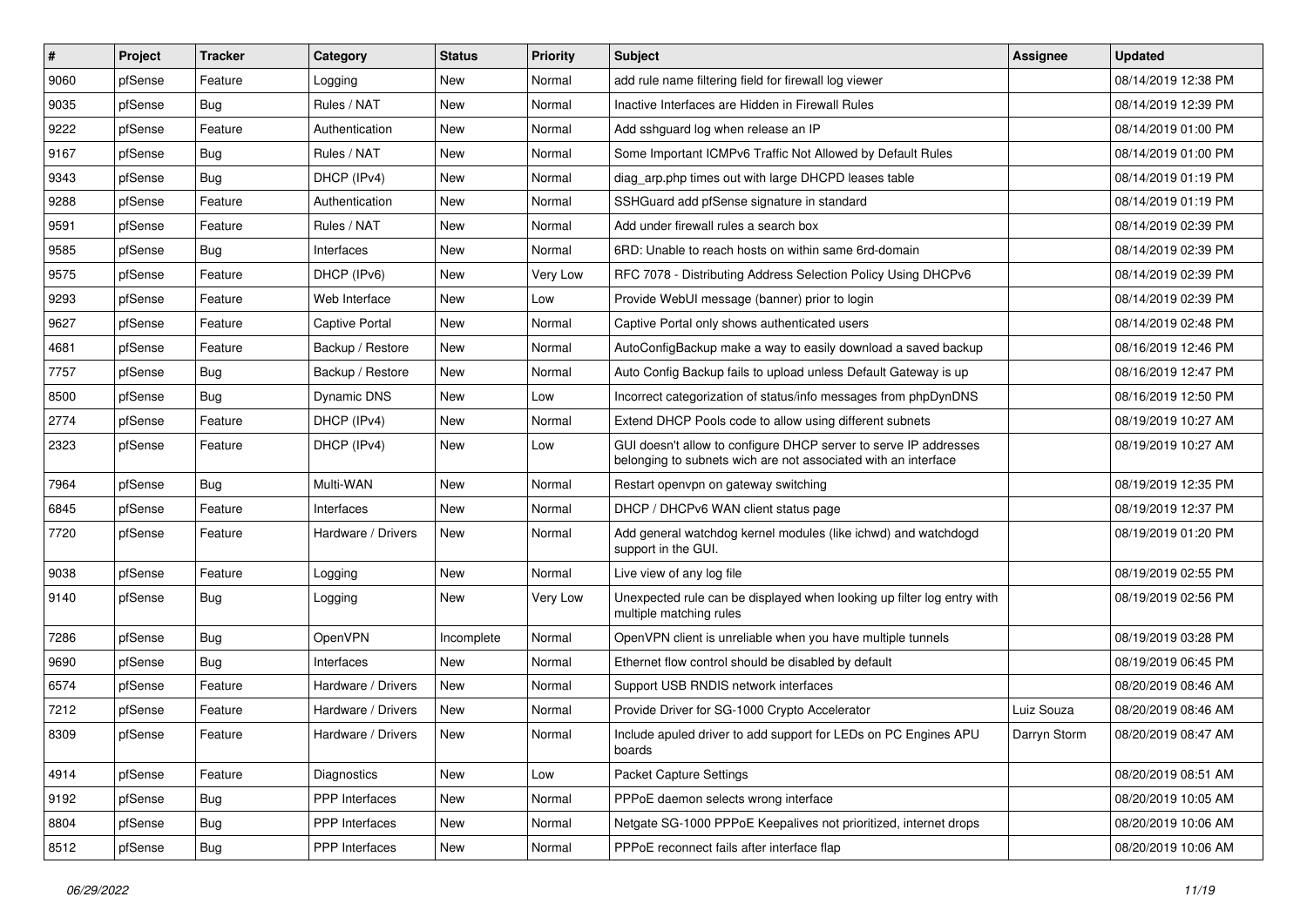| #    | Project | <b>Tracker</b> | Category                                        | <b>Status</b> | <b>Priority</b> | Subject                                                                                                                | Assignee      | <b>Updated</b>      |
|------|---------|----------------|-------------------------------------------------|---------------|-----------------|------------------------------------------------------------------------------------------------------------------------|---------------|---------------------|
| 1833 | pfSense | Feature        | PPTP                                            | New           | Normal          | PPTP type WAN IPv6 support                                                                                             |               | 08/20/2019 10:12 AM |
| 3162 | pfSense | Feature        | <b>PPP</b> Interfaces                           | <b>New</b>    | Low             | MLPPP Status of connections                                                                                            |               | 08/20/2019 10:20 AM |
| 4470 | pfSense | Feature        | <b>IPv6 Router</b><br>Advertisements<br>(RADVD) | <b>New</b>    | Normal          | RA page in GUI                                                                                                         |               | 08/20/2019 12:20 PM |
| 7303 | pfSense | <b>Bug</b>     | IPv6 Router<br>Advertisements<br>(RADVD)        | <b>New</b>    | Normal          | ipv6 connectivity lost on pfSense reboot                                                                               |               | 08/20/2019 12:23 PM |
| 1937 | pfSense | Feature        | Rules / NAT                                     | <b>New</b>    | Normal          | Support for rule groupings                                                                                             |               | 08/20/2019 12:42 PM |
| 1947 | pfSense | Feature        | Rules / NAT                                     | <b>New</b>    | Normal          | Option to kill all states when creating a block rule                                                                   |               | 08/20/2019 01:09 PM |
| 7974 | pfSense | Feature        | Dashboard                                       | New           | Normal          | <b>ZFS RAID Monitor Not available</b>                                                                                  |               | 08/20/2019 01:34 PM |
| 6295 | pfSense | <b>Bug</b>     | <b>Traffic Shaper</b><br>(Limiters)             | New           | Normal          | Crash upon applying CODELQ to untagged parent interface when also<br>applied to daughter VLAN                          | Luiz Souza    | 08/20/2019 02:44 PM |
| 8570 | pfSense | Bug            | <b>XML Parser</b>                               | New           | Normal          | Empty (dn)shaper config gets populated with newline                                                                    |               | 08/20/2019 02:45 PM |
| 4265 | pfSense | Feature        | UPnP/NAT-PMP                                    | New           | Normal          | UPNP allow use of alias and schedule                                                                                   |               | 08/20/2019 02:57 PM |
| 4997 | pfSense | Feature        | Rules / NAT                                     | <b>New</b>    | Normal          | Add setting option to choose default log action for new firewall rules                                                 |               | 08/20/2019 03:29 PM |
| 4456 | pfSense | Feature        | Diagnostics                                     | New           | Normal          | Packet capture additional filtering options                                                                            |               | 08/20/2019 03:30 PM |
| 5567 | pfSense | Feature        | Dashboard                                       | New           | Low             | CARP status widget does not update in real time                                                                        |               | 08/20/2019 03:33 PM |
| 2049 | pfSense | Feature        | Rules / NAT                                     | New           | Normal          | Show Auto Generated Rules and Use them to turn features on/off<br>when applicable                                      |               | 08/20/2019 03:37 PM |
| 6026 | pfSense | Bug            | Rules / NAT                                     | New           | Low             | webinterface, firewall rules, wrapping of columns or visible<br>(horizontal) scrollbar needed when contents doesnt fit | Jared Dillard | 08/20/2019 03:40 PM |
| 5556 | pfSense | Feature        | Diagnostics                                     | <b>New</b>    | Normal          | No error when downloading non-existing file on Diagnostics/Execute                                                     |               | 08/20/2019 03:43 PM |
| 6602 | pfSense | Feature        | User Manager /<br>Privileges                    | New           | Normal          | Config writes denied via "deny config write" permission should notify<br>as such                                       |               | 08/20/2019 03:43 PM |
| 6804 | pfSense | Feature        | Diagnostics                                     | <b>New</b>    | Very Low        | Add row counter into Diagnostics -> Edit File                                                                          |               | 08/20/2019 03:44 PM |
| 1883 | pfSense | Feature        | <b>Traffic Shaper</b><br>(Limiters)             | New           | Normal          | Diag > Limiter Info presentation enhancement                                                                           |               | 08/20/2019 03:46 PM |
| 7172 | pfSense | <b>Bug</b>     | DHCP (IPv4)                                     | New           | Normal          | Sorting by hostname in Services > DHCP Server > LAN should be<br>"natural" (alphanumeric friendly)                     |               | 08/20/2019 03:47 PM |
| 7181 | pfSense | Feature        | Rules / NAT                                     | New           | Low             | Add Top and Add Bottom on Seperator                                                                                    |               | 08/21/2019 08:55 AM |
| 6842 | pfSense | Feature        | Package System                                  | New           | Low             | Package Manager progress bar should indicate overall progress                                                          |               | 08/21/2019 08:55 AM |
| 6696 | pfSense | <b>Bug</b>     | <b>Traffic Shaper</b><br>(ALTQ)                 | New           | Low             | Add configure link to Status > Queues error message if traffic shaping<br>not configured                               | Jared Dillard | 08/21/2019 08:55 AM |
| 7373 | pfSense | <b>Bug</b>     | Rules / NAT                                     | New           | Normal          | Firewall schedules GUI needs to be redone from scratch                                                                 |               | 08/21/2019 08:56 AM |
| 7398 | pfSense | Feature        | <b>Traffic Graphs</b>                           | Assigned      | Normal          | Show average value of bandwidth in/out on Dashboard trafic graph                                                       | Jared Dillard | 08/21/2019 08:56 AM |
| 7418 | pfSense | Feature        | Dynamic DNS                                     | New           | Normal          | Dynamic dns should be sorted interface name                                                                            |               | 08/21/2019 08:58 AM |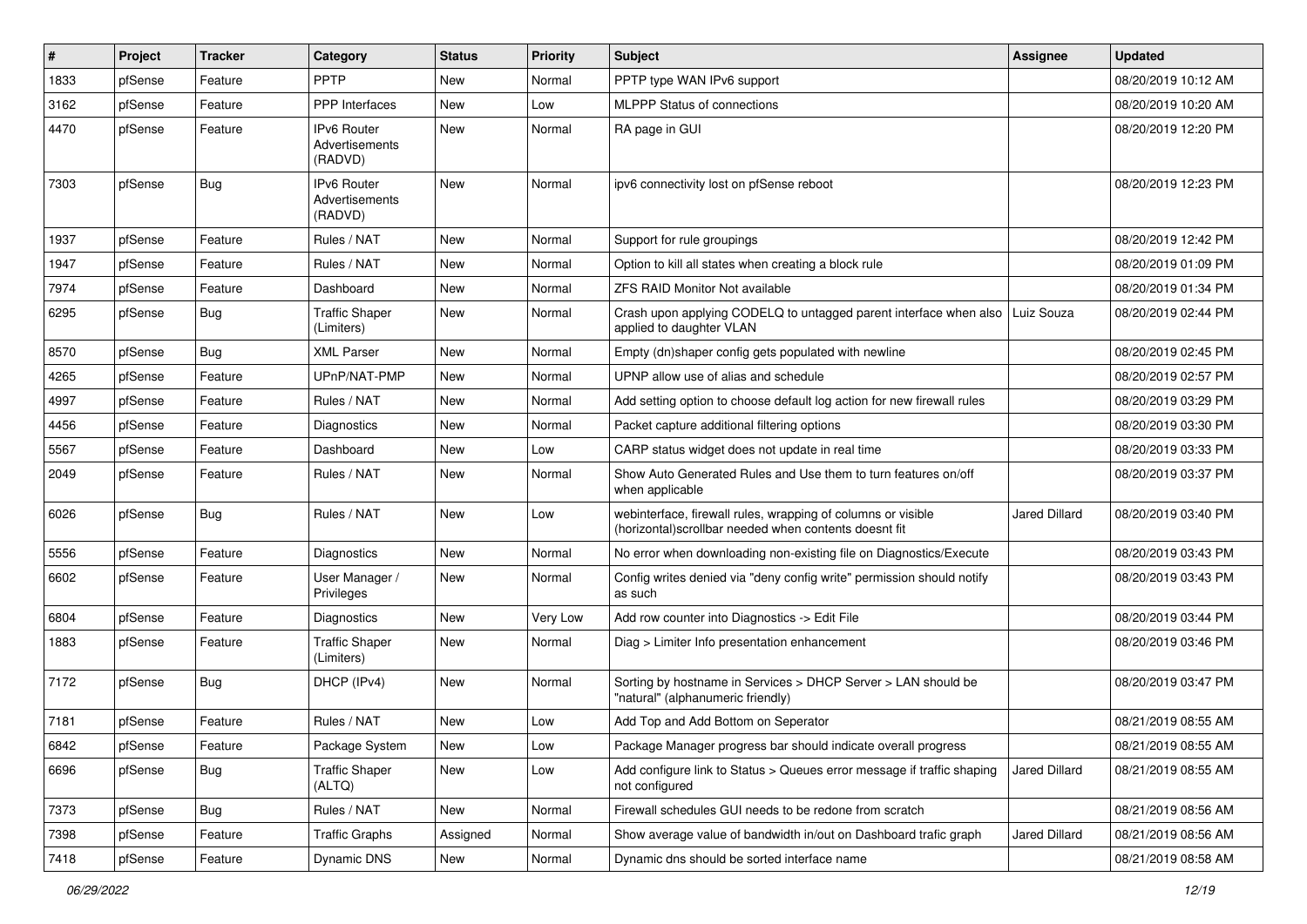| #    | Project | <b>Tracker</b> | Category                        | <b>Status</b> | <b>Priority</b> | <b>Subject</b>                                                                                 | Assignee   | <b>Updated</b>      |
|------|---------|----------------|---------------------------------|---------------|-----------------|------------------------------------------------------------------------------------------------|------------|---------------------|
| 7182 | pfSense | Feature        | Dashboard                       | New           | Normal          | Break up System Widget on the Dashboard                                                        |            | 08/21/2019 08:59 AM |
| 7788 | pfSense | Bug            | Dashboard                       | New           | Low             | Irregular updating of widgets like cpu/uptime on system widget.                                |            | 08/21/2019 09:03 AM |
| 8095 | pfSense | <b>Bug</b>     | Translations                    | New           | Normal          | Unescaped simple quotes break JavaScript features when the French<br>translation is enabled    |            | 08/21/2019 09:06 AM |
| 7781 | pfSense | Feature        | Rules / NAT                     | New           | Normal          | Please Enable Rule Separators on Manual Outbound NAT                                           |            | 08/21/2019 09:07 AM |
| 8316 | pfSense | Feature        | Rules / NAT                     | New           | Low             | expiration date when creating new rules                                                        |            | 08/21/2019 09:11 AM |
| 8483 | pfSense | Feature        | <b>Traffic Shaper</b><br>(ALTQ) | New           | Normal          | Allow user to choose order of Queues status                                                    |            | 08/21/2019 09:12 AM |
| 8558 | pfSense | Feature        | Web Interface                   | New           | Normal          | Add more table sorting in various UI pages                                                     |            | 08/21/2019 09:14 AM |
| 7195 | pfSense | Bug            | Package System                  | New           | Normal          | pkg edit.php - < checkenable fields > tag has no effect on fields other<br>than checkbox/input |            | 08/21/2019 09:15 AM |
| 7082 | pfSense | Bug            | Package System                  | New           | Normal          | pkg edit.php - impossible to use default value with rowhelperfield                             |            | 08/21/2019 09:15 AM |
| 8614 | pfSense | Bug            | DHCP (IPv4)                     | New           | Normal          | Cannot remove Additional BOOTP/DHCP Options                                                    |            | 08/21/2019 09:15 AM |
| 9101 | pfSense | Bug            | <b>Traffic Graphs</b>           | New           | Normal          | Traffic Graphs/Dashboard Slows Downloads Being Performed by the<br>Same Firefox Browser        |            | 08/21/2019 09:18 AM |
| 9253 | pfSense | Feature        | User Manager /<br>Privileges    | New           | Normal          | RFE: True View-Only WebCFG options                                                             |            | 08/21/2019 09:21 AM |
| 8694 | pfSense | Feature        | Authentication                  | New           | Very Low        | Client CA Auth for PFSense WebGui                                                              |            | 08/21/2019 09:25 AM |
| 3771 | pfSense | <b>Bug</b>     | DHCP (IPv4)                     | New           | Normal          | Webinterface and dhcpdcrashes with 500+ static leases                                          |            | 08/21/2019 09:26 AM |
| 7459 | pfSense | Feature        | <b>Diagnostics</b>              | New           | Low             | 'Refresh" button for Diagnostics/Tables display                                                |            | 08/21/2019 09:27 AM |
| 7442 | pfSense | Feature        | <b>Diagnostics</b>              | New           | Low             | Suggestions for Diagnostics / ARP Table and Diagnostics / NDP Table                            |            | 08/21/2019 09:27 AM |
| 1656 | pfSense | Feature        | Diagnostics                     | New           | Normal          | Teach pfctl to kill states by port number                                                      |            | 08/21/2019 09:55 AM |
| 4098 | pfSense | Feature        | Authentication                  | New           | Normal          | Add option to force a password change on login                                                 |            | 08/21/2019 10:31 AM |
| 5825 | pfSense | Feature        | Authentication                  | New           | Normal          | Allow EAP-RADIUS for authentication servers                                                    |            | 08/21/2019 10:32 AM |
| 8170 | pfSense | Feature        | <b>XMLRPC</b>                   | New           | Normal          | XMLRPC Sync deletes entires on remote System                                                   |            | 08/21/2019 10:42 AM |
| 8243 | pfSense | Feature        | <b>XMLRPC</b>                   | New           | Normal          | Sync dashboard settings over xmlrpc                                                            |            | 08/21/2019 10:42 AM |
| 7441 | pfSense | Feature        | DHCP (IPv4)                     | New           | Low             | Display start/end times for Static Mapping leases on DHCP<br>Leases/DHCPv6 Leases              |            | 08/21/2019 10:48 AM |
| 6283 | pfSense | Feature        | DHCP (IPv6)                     | New           | Normal          | Register DHCPv6 leases with DNS resolver                                                       |            | 08/21/2019 10:48 AM |
| 7563 | pfSense | Feature        | L <sub>2</sub> TP               | New           | Normal          | I2tp Suggestion: consider allowing IP/Subnet for the user.                                     |            | 08/21/2019 10:52 AM |
| 8233 | pfSense | Bug            | <b>NAT Reflection</b>           | New           | Very Low        | NAT reflection back to originating host broken when using<br>FQDN-based IP aliases             |            | 08/21/2019 10:53 AM |
| 1979 | pfSense | Feature        | Aliases / Tables                | New           | Normal          | Add some default read-only system aliases                                                      | Jim Pingle | 08/21/2019 11:01 AM |
| 3387 | pfSense | Feature        | Aliases / Tables                | New           | Normal          | process alias urltable Frequency                                                               |            | 08/21/2019 11:01 AM |
| 4195 | pfSense | Feature        | Aliases / Tables                | New           | Low             | Aliases: sections                                                                              |            | 08/21/2019 11:01 AM |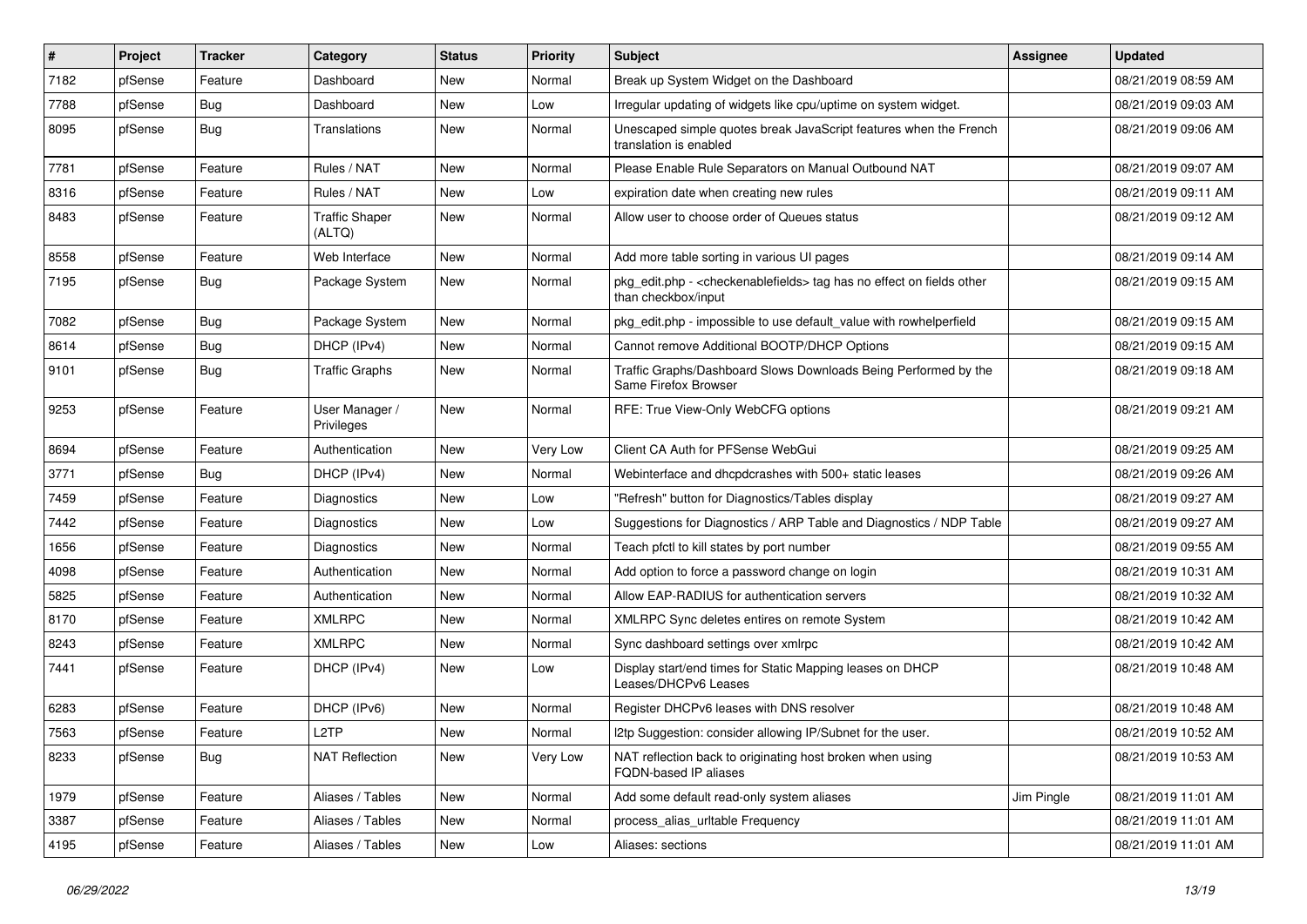| $\vert$ # | Project | <b>Tracker</b> | Category               | <b>Status</b> | <b>Priority</b> | Subject                                                                                     | <b>Assignee</b> | <b>Updated</b>      |
|-----------|---------|----------------|------------------------|---------------|-----------------|---------------------------------------------------------------------------------------------|-----------------|---------------------|
| 5735      | pfSense | Feature        | Aliases / Tables       | New           | Very Low        | Automaticaly add DHCP leases to alias list or make it readable in<br>selected fields        |                 | 08/21/2019 11:01 AM |
| 7665      | pfSense | Bug            | Aliases / Tables       | New           | Normal          | Host range validation for Aliases is not strict enough                                      |                 | 08/21/2019 11:01 AM |
| 6207      | pfSense | Feature        | Rules / NAT            | <b>New</b>    | Normal          | Please, add "THIS IF broadcast" Macro for use in firewall rules                             |                 | 08/21/2019 11:01 AM |
| 3288      | pfSense | Feature        | Rules / NAT            | <b>New</b>    | Normal          | Macros for Interface Networks on Outbound NAT rule Source<br>drop-down                      |                 | 08/21/2019 11:02 AM |
| 336       | pfSense | Feature        | <b>LAGG Interfaces</b> | <b>New</b>    | Normal          | Option to create lagg under assign interfaces                                               |                 | 08/21/2019 11:16 AM |
| 4499      | pfSense | Feature        | LAGG Interfaces        | <b>New</b>    | Normal          | pfSense LAGG interfaces; unable to set speed and duplex for<br>member interfaces.           |                 | 08/21/2019 11:16 AM |
| 9453      | pfSense | Bug            | <b>LAGG Interfaces</b> | <b>New</b>    | Normal          | VLAN Interfaces on LAGG get orphaned at boot                                                |                 | 08/21/2019 11:16 AM |
| 9183      | pfSense | Bug            | <b>LAGG Interfaces</b> | New           | Very Low        | OpenVPN Lagg Interface not working after restart or new start                               |                 | 08/21/2019 11:17 AM |
| 8335      | pfSense | <b>Bug</b>     | <b>LAGG Interfaces</b> | New           | Normal          | System hang with LACP downlink to UniFi switch                                              |                 | 08/21/2019 11:18 AM |
| 1388      | pfSense | Feature        | Multi-WAN              | <b>New</b>    | Normal          | 3G outbound failover connection with auto dial-up and hang-up                               |                 | 08/21/2019 11:27 AM |
| 7977      | pfSense | <b>Bug</b>     | Translations           | <b>New</b>    | Normal          | English text shown in stead of translated text (Routing - Gateway<br>groups - edit)         |                 | 08/21/2019 11:28 AM |
| 8846      | pfSense | Bug            | Gateways               | New           | Low             | Misleading gateway error message adding/editing static routes using a<br>disabled interface |                 | 08/21/2019 11:29 AM |
| 9698      | pfSense | Bug            | <b>RRD Graphs</b>      | <b>New</b>    | Normal          | Monitoring graphs do not retain state after auto-refresh                                    |                 | 08/26/2019 02:09 AM |
| 7848      | pfSense | Bug            | <b>Diagnostics</b>     | New           | Low             | NDP Table Sort by Expiration Error                                                          |                 | 08/26/2019 02:56 PM |
| 753       | pfSense | Feature        | OpenVPN                | <b>New</b>    | Normal          | Add OpenVPN foreign_option support                                                          |                 | 09/02/2019 10:38 AM |
| 9732      | pfSense | Feature        | DHCP (IPv4)            | <b>New</b>    | Normal          | System UTC time offset in DHCP Option 2                                                     |                 | 09/06/2019 08:39 PM |
| 9737      | pfSense | <b>Bug</b>     | <b>Traffic Graphs</b>  | New           | Normal          | traffic-graphs.js shows incorrect units inside the chart                                    |                 | 09/09/2019 06:35 AM |
| 895       | pfSense | Feature        | <b>PPP</b> Interfaces  | New           | Very Low        | PPP subsystem MPPE/MPPC support                                                             |                 | 09/10/2019 04:24 PM |
| 9755      | pfSense | <b>Bug</b>     | Package System         | <b>New</b>    | Very Low        | package description wrong link<br>https://www.freshports.org/security/openvpn-client-export |                 | 09/13/2019 07:22 AM |
| 9775      | pfSense | Feature        | Backup / Restore       | <b>New</b>    | Normal          | AutoConfigBackup - Rolling per day/hour cap on changes, retention<br>policy                 |                 | 09/20/2019 09:19 AM |
| 6668      | pfSense | Bug            | <b>IPsec</b>           | Feedback      | Normal          | IPSec tunnel + L2TP/IPSec VPN - wrong PSK chosen by pfSense                                 |                 | 09/21/2019 02:07 AM |
| 9800      | pfSense | Feature        | Hardware / Drivers     | <b>New</b>    | Normal          | Add toggle for net.isr.dispatch=deferred in GUI                                             |                 | 09/29/2019 06:18 AM |
| 9805      | pfSense | <b>Bug</b>     | Dynamic DNS            | New           | Normal          | dynDNS cloudflare multiple entries                                                          |                 | 10/02/2019 04:51 PM |
| 9838      | pfSense | Feature        | OpenVPN                | New           | Normal          | PKCS11 support                                                                              |                 | 10/20/2019 02:12 PM |
| 6103      | pfSense | Feature        | <b>DNS Resolver</b>    | New           | Normal          | DNS Resolver Outgoing Interfaces should be able to use Gateway<br>Groups                    |                 | 10/21/2019 08:02 AM |
| 9837      | pfSense | Bug            | Interfaces             | <b>New</b>    | Very Low        | ipv6 is not completely disabled on the interfaces                                           |                 | 10/24/2019 01:16 AM |
| 7248      | pfSense | Feature        | <b>IPsec</b>           | New           | Normal          | Web UI for IPSec settings should warn about poor security choices                           | Jim Pingle      | 10/31/2019 12:15 PM |
| 1268      | pfSense | Feature        | Certificates           | New           | Normal          | Allow mass renewing of certs                                                                |                 | 11/01/2019 03:17 PM |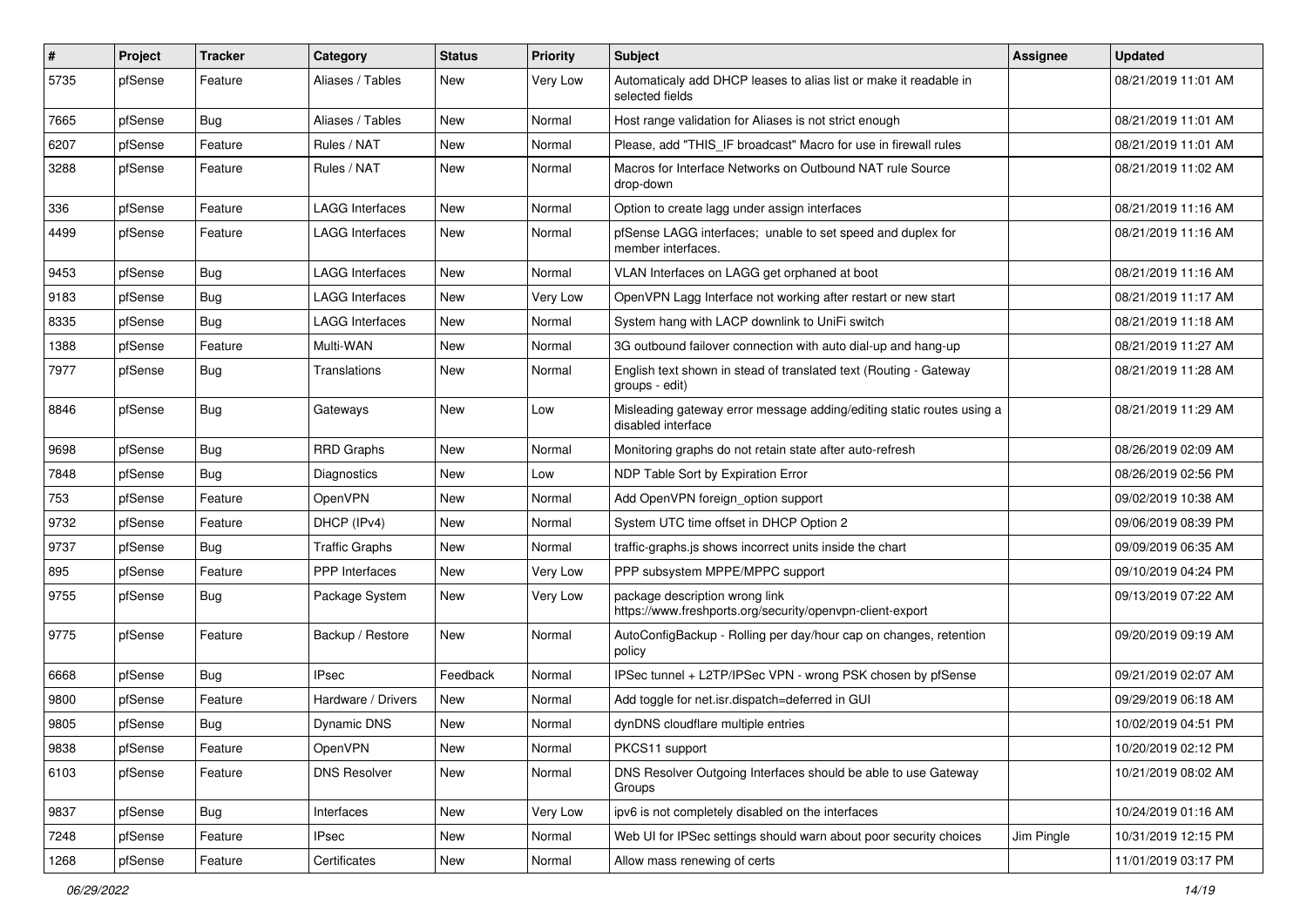| #     | Project | <b>Tracker</b> | Category                                 | <b>Status</b> | <b>Priority</b> | <b>Subject</b>                                                                                                  | <b>Assignee</b>                       | <b>Updated</b>      |
|-------|---------|----------------|------------------------------------------|---------------|-----------------|-----------------------------------------------------------------------------------------------------------------|---------------------------------------|---------------------|
| 9889  | pfSense | Bug            | Certificates                             | New           | Very Low        | CRL check for Intermediate CA CRLs fails                                                                        | Jim Pingle                            | 11/08/2019 11:03 AM |
| 9566  | pfSense | Bug            | <b>Traffic Graphs</b>                    | <b>New</b>    | Normal          | Traffic graph displays traffic incorrectly                                                                      |                                       | 11/18/2019 07:54 AM |
| 7078  | pfSense | Feature        | <b>OpenVPN</b>                           | New           | Low             | Allow reordering of client specific overrides in OpenVPN                                                        |                                       | 11/21/2019 02:48 PM |
| 9937  | pfSense | Feature        | Authentication                           | <b>New</b>    | Normal          | OpenVPN Login User Privilege                                                                                    |                                       | 11/29/2019 08:46 AM |
| 10137 | pfSense | Feature        | Package System                           | <b>New</b>    | Normal          | net-mgmt/arpwatch: Update to 3.0                                                                                |                                       | 12/30/2019 05:16 PM |
| 10143 | pfSense | Bug            | <b>DNS Resolver</b>                      | New           | Normal          | System hostname DNS entry is assigned to the wrong IP on multi-wan<br>setups                                    |                                       | 12/31/2019 02:33 PM |
| 10144 | pfSense | Feature        | Web Interface                            | <b>New</b>    | Low             | Default Sort Order, DHCP Leases                                                                                 |                                       | 12/31/2019 06:47 PM |
| 10150 | pfSense | Bug            | <b>IGMP Proxy</b>                        | <b>New</b>    | Normal          | IGMP Proxy does not scale to hundreds of streams                                                                |                                       | 01/03/2020 02:56 AM |
| 5091  | pfSense | <b>Bug</b>     | Rules / NAT                              | Confirmed     | Very Low        | In rule creation destination ports fields (from and to) are too small to<br>read ports aliases names            |                                       | 01/07/2020 07:48 AM |
| 10199 | pfSense | Todo           | Translations                             | <b>New</b>    | Very Low        | Improve Spanish translation interface                                                                           | Aluisco Miguel<br>Ricardo<br>Mastrapa | 01/22/2020 09:22 AM |
| 10204 | pfSense | Feature        | Interfaces                               | <b>New</b>    | Low             | Possible clarification of Track IPv6 Interface Subnet ID                                                        |                                       | 01/23/2020 01:04 PM |
| 3312  | pfSense | Bug            | <b>IPsec</b>                             | <b>New</b>    | Normal          | Gateway on IPsec rules is not functional in pf                                                                  |                                       | 01/28/2020 10:09 PM |
| 8770  | pfSense | Bug            | Interfaces                               | New           | Normal          | QinQ interfaces always show as active                                                                           |                                       | 02/01/2020 09:47 AM |
| 10250 | pfSense | Feature        | DHCP (IPv4)                              | <b>New</b>    | Very Low        | DHCP lease view by interface                                                                                    |                                       | 02/11/2020 07:47 AM |
| 7420  | pfSense | Bug            | <b>IPsec</b>                             | New           | Normal          | ipsec status freezing                                                                                           |                                       | 02/13/2020 09:09 AM |
| 10258 | pfSense | Feature        | Certificates                             | <b>New</b>    | Very Low        | allow to sign CA                                                                                                |                                       | 02/20/2020 04:20 AM |
| 10271 | pfSense | Bug            | Web Interface                            | <b>New</b>    | Normal          | Large number of VLAN/LANs make "Interfaces" menu hard to access                                                 |                                       | 02/20/2020 04:46 AM |
| 10277 | pfSense | Bug            | Web Interface                            | <b>New</b>    | Normal          | Sorting the log entries does not use year value                                                                 |                                       | 02/24/2020 07:46 AM |
| 9680  | pfSense | Feature        | <b>DHCP Relay</b>                        | <b>New</b>    | Normal          | Seperate DHCP Server and relay per interface                                                                    |                                       | 02/27/2020 10:47 AM |
| 10312 | pfSense | Feature        | Rules / NAT                              | <b>New</b>    | Low             | Reordering of NAT rules without dragging                                                                        |                                       | 03/03/2020 07:28 AM |
| 10310 | pfSense | Bug            | Upgrade                                  | New           | Normal          | Systems with low RAM and several packages may temporarily fail to<br>load large tables after an upgrade         |                                       | 03/03/2020 07:55 AM |
| 10342 | pfSense | Bug            | <b>DNS Resolver</b>                      | New           | Normal          | Unbound domain overrides stop resolving periodically. They only<br>resume after the service has been restarted. |                                       | 03/13/2020 10:35 AM |
| 10345 | pfSense | Feature        | DHCP (IPv4)                              | <b>New</b>    | Normal          | DHCP lease distinction between online and offline                                                               |                                       | 03/16/2020 07:56 AM |
| 3718  | pfSense | Feature        | IPv6 Router<br>Advertisements<br>(RADVD) | New           | Normal          | radvd - enhancement proposal: ability to advertise routes and some<br>fixes - patches attached                  |                                       | 03/22/2020 02:59 PM |
| 6481  | pfSense | <b>Bug</b>     | <b>IPsec</b>                             | New           | Normal          | loading EAP_RADIUS method failed                                                                                |                                       | 03/24/2020 04:25 PM |
| 9179  | pfSense | <b>Bug</b>     | <b>NAT Reflection</b>                    | New           | Normal          | NAT reflection fix implemented for #8604 is causing WebUI and<br>XMLRPC to fail on slave                        |                                       | 03/27/2020 08:01 PM |
| 10000 | pfSense | Bug            | <b>Dynamic DNS</b>                       | New           | Normal          | Azure Dynamic DNS A and AAAA Records for Apex Zone                                                              |                                       | 03/31/2020 09:03 AM |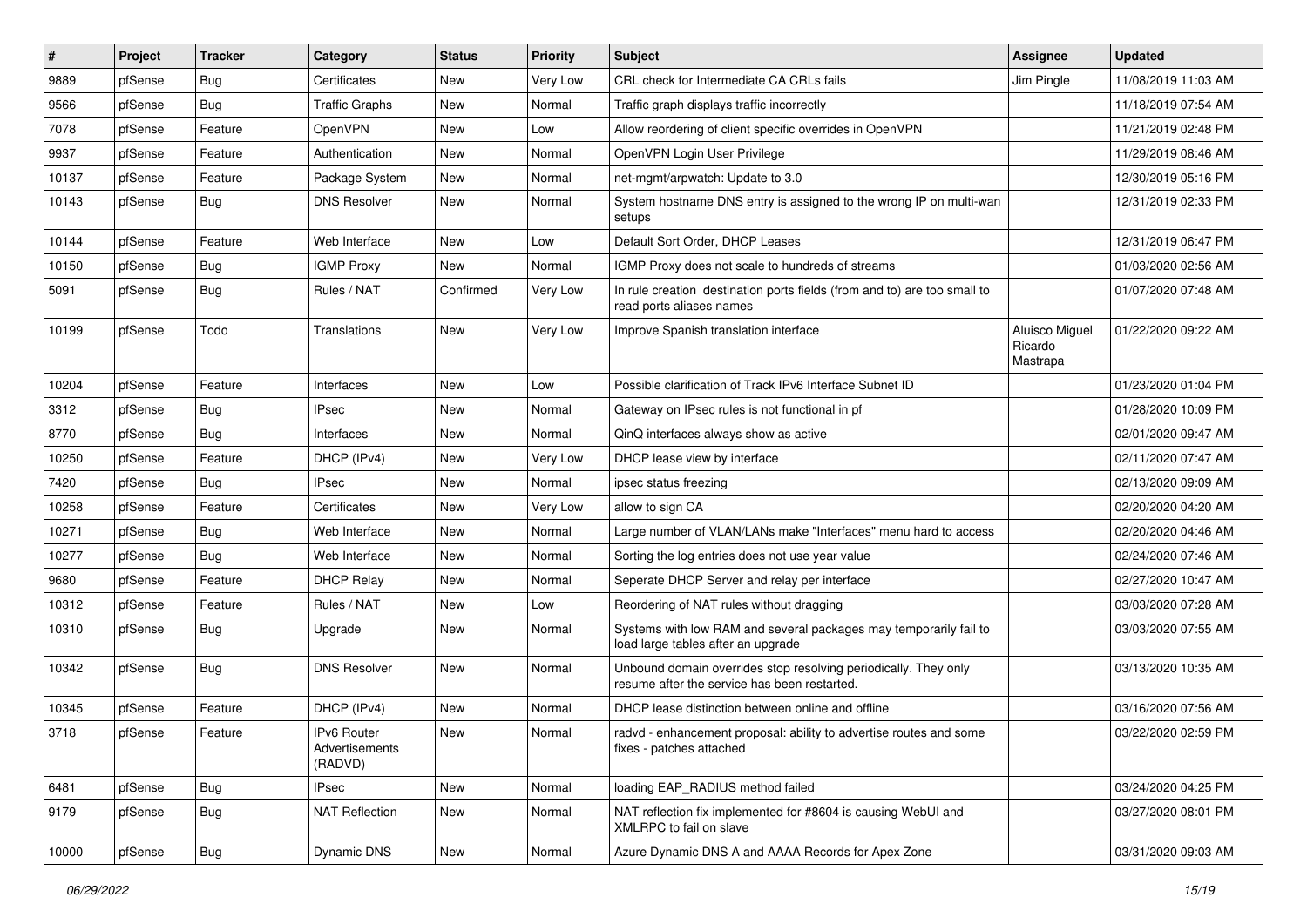| $\#$  | Project | <b>Tracker</b> | Category                        | <b>Status</b> | <b>Priority</b> | Subject                                                                                                | Assignee   | <b>Updated</b>      |
|-------|---------|----------------|---------------------------------|---------------|-----------------|--------------------------------------------------------------------------------------------------------|------------|---------------------|
| 10401 | pfSense | Feature        | Dashboard                       | New           | Normal          | Request: ability to sort/separate stopped/running Service(s) on<br>Dashboard -> Services Status widget |            | 03/31/2020 04:48 PM |
| 10237 | pfSense | Feature        | Upgrade                         | New           | Normal          | Take ZFS snapshot on Upgrade                                                                           |            | 04/07/2020 03:58 PM |
| 9156  | pfSense | Feature        | OpenVPN                         | <b>New</b>    | Normal          | OpenVPN: Add tickbox for 'nopool' directive                                                            |            | 04/14/2020 01:45 PM |
| 10468 | pfSense | Feature        | Web Interface                   | <b>New</b>    | Normal          | Allow to download log files from WebGUI                                                                |            | 04/17/2020 06:17 AM |
| 7260  | pfSense | Feature        | Rules / NAT                     | New           | Normal          | Source OS / p0f Database Missing Modern Operating Systems                                              |            | 04/18/2020 02:25 AM |
| 10514 | pfSense | Feature        | Web Interface                   | New           | Normal          | Add to every page an unparsed Notes field for administrative reference                                 |            | 04/30/2020 06:32 PM |
| 10493 | pfSense | Bug            | <b>IPsec</b>                    | New           | Normal          | filter_get_vpns_list() issues                                                                          |            | 05/06/2020 01:07 AM |
| 8775  | pfSense | Feature        | Authentication                  | <b>New</b>    | Very Low        | Use SRV record for LDAP Authentication                                                                 |            | 05/06/2020 07:49 AM |
| 8343  | pfSense | Bug            | Gateways                        | <b>New</b>    | Normal          | Gateway Routes (Default Routes) not removed in Kernel when<br>removed from GUI                         |            | 05/14/2020 01:22 AM |
| 6228  | pfSense | Feature        | <b>Operating System</b>         | New           | Normal          | Please provide a means for IGMPv3 and MLDv2 support                                                    |            | 05/20/2020 03:21 PM |
| 10467 | pfSense | Feature        | Notifications                   | <b>New</b>    | Very Low        | Email alert functionality for system health                                                            |            | 05/21/2020 06:02 AM |
| 10581 | pfSense | Feature        | Logging                         | New           | Normal          | Provide ability to disable nginx access logging to remote syslog server                                |            | 05/21/2020 08:36 PM |
| 8324  | pfSense | Bug            | Hardware / Drivers              | <b>New</b>    | Normal          | bxe cards require promisc for OSPF                                                                     | Luiz Souza | 05/25/2020 03:19 PM |
| 10577 | pfSense | Bug            | Hardware / Drivers              | Feedback      | Normal          | intel x553 (c3000 chipset) loading x520 driver                                                         |            | 05/28/2020 03:59 AM |
| 2983  | pfSense | Feature        | DHCP (IPv4)                     | New           | Normal          | DHCPD: Add vendor-class-identifier and MAC-OIDs                                                        |            | 05/29/2020 09:24 PM |
| 10621 | pfSense | Feature        | Hardware / Drivers              | Feedback      | Normal          | Update system.inc/system_identify_specific_platform() update to<br>accommodate AWS, Azure and GCP      |            | 06/02/2020 03:16 PM |
| 8087  | pfSense | Bug            | Authentication                  | <b>New</b>    | Normal          | Provide Calling-Station-ID to RADIUS backed VPN connections                                            |            | 06/06/2020 05:36 AM |
| 10651 | pfSense | Feature        | OpenVPN                         | <b>New</b>    | Normal          | Remove/replace deprecated OpenVPN options                                                              |            | 06/10/2020 11:32 AM |
| 8464  | pfSense | Bug            | Wireless                        | New           | Very Low        | Wireless USB card does not connect to WiFi automatically after<br>reboot/halt                          |            | 06/19/2020 03:44 AM |
| 7986  | pfSense | Bug            | Wireless                        | <b>New</b>    | Normal          | WLAN card no longer properly initialized under 2.4.0                                                   |            | 06/19/2020 08:08 AM |
| 8712  | pfSense | Feature        | <b>Traffic Shaper</b><br>(ALTQ) | New           | Normal          | QOS on ipsec links                                                                                     |            | 06/22/2020 06:27 AM |
| 10701 | pfSense | Bug            | Web Interface                   | New           | Very Low        | Firewall Log too wide with Rule Description Column                                                     |            | 06/25/2020 07:36 AM |
| 10715 | pfSense | Bug            | <b>DHCP Relay</b>               | New           | Normal          | DHCPv6 relay always uses the "first" IPv6 address of an interface                                      |            | 06/29/2020 05:01 AM |
| 10712 | pfSense | Bug            | Rules / NAT                     | New           | Normal          | "default allow LAN IPv6 to any" rule does not work right after boot<br>when using IPv6 PD              |            | 06/30/2020 12:17 AM |
| 10718 | pfSense | Feature        | Notifications                   | New           | Normal          | Email notifications - add new field to enter a from: name                                              |            | 07/01/2020 09:08 AM |
| 9876  | pfSense | Feature        | <b>Operating System</b>         | New           | Normal          | PFsense on KVM: Web interface hint to disable "Hardware Checksum<br>Offloading"                        |            | 07/03/2020 07:11 AM |
| 10729 | pfSense | <b>Bug</b>     | Package System                  | New           | Normal          | Certificate verification failed for pkg.freebsd.org                                                    |            | 07/05/2020 01:12 AM |
| 9717  | pfSense | Feature        | Web Interface                   | New           | Low             | Search box for pfsense ?                                                                               |            | 07/05/2020 02:14 PM |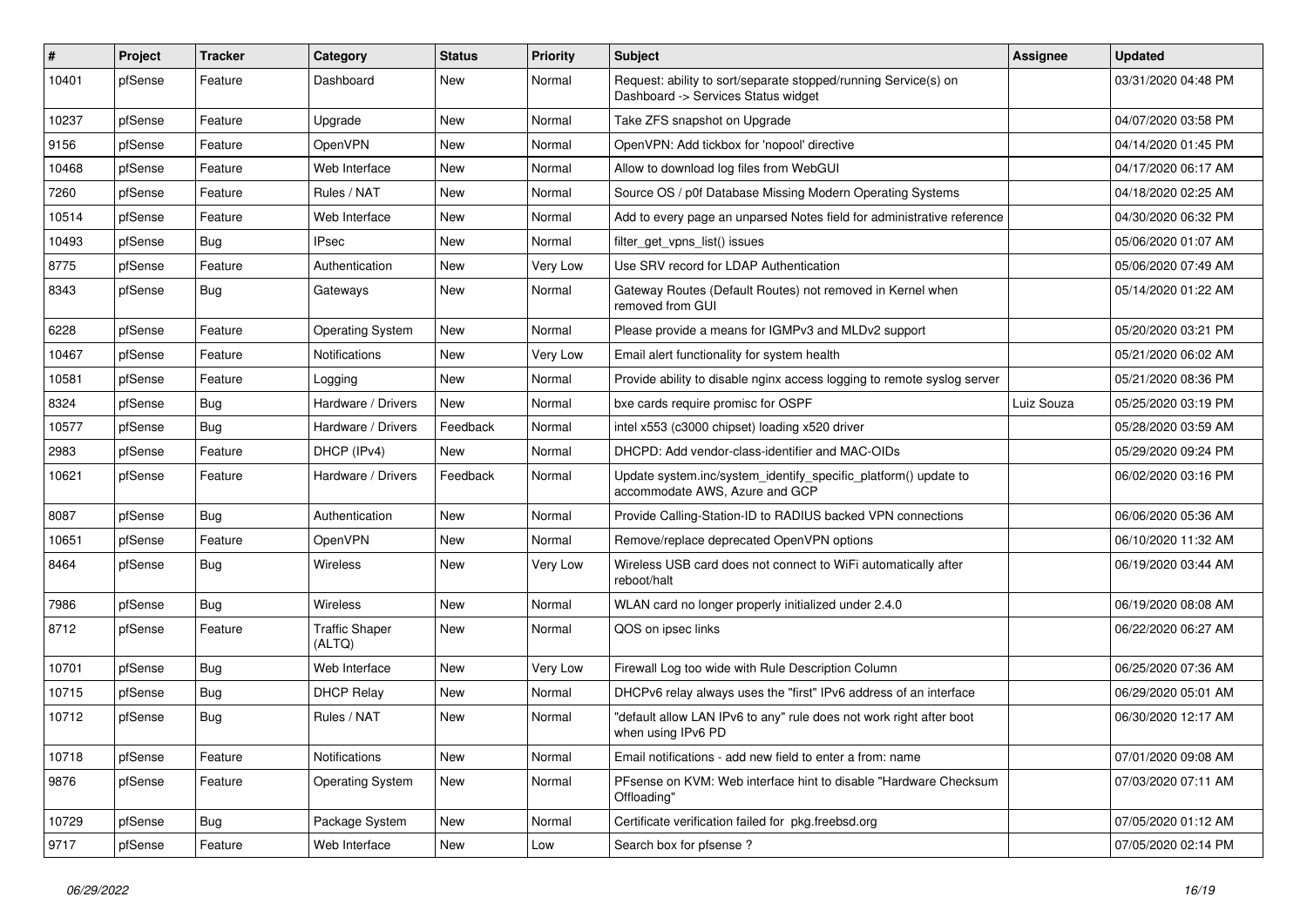| $\pmb{\#}$ | Project | Tracker    | Category                        | <b>Status</b> | <b>Priority</b> | <b>Subject</b>                                                                                                               | Assignee               | <b>Updated</b>      |
|------------|---------|------------|---------------------------------|---------------|-----------------|------------------------------------------------------------------------------------------------------------------------------|------------------------|---------------------|
| 8502       | pfSense | Bug        | Web Interface                   | Confirmed     | Low             | main (top) menu items do not drop down in some cases                                                                         |                        | 07/06/2020 02:39 PM |
| 10731      | pfSense | Feature    | <b>XMLRPC</b>                   | <b>New</b>    | Very Low        | XML-sync primary/secondary config flag                                                                                       |                        | 07/06/2020 03:52 PM |
| 6544       | pfSense | Feature    | DHCP (IPv4)                     | <b>New</b>    | Very Low        | RFC 3046 DHCP Option 82 support (and RFC 3315/4649/4580 for<br>IPv6                                                          |                        | 07/13/2020 02:14 AM |
| 8380       | pfSense | Bug        | <b>OpenVPN</b>                  | <b>New</b>    | Normal          | OpenVPN RADIUS password length is not constant                                                                               | Jim Pingle             | 07/17/2020 11:46 AM |
| 10584      | pfSense | <b>Bug</b> | Hardware / Drivers              | New           | Normal          | SG-3100 with M.2: shutdown instead of reboot                                                                                 |                        | 07/21/2020 03:08 AM |
| 8820       | pfSense | <b>Bug</b> | Rules / NAT                     | <b>New</b>    | Low             | System/Advanced/Misc - "Do not kill connections when schedule<br>expires" UN-checked still leaves existing connections open. |                        | 07/28/2020 10:59 AM |
| 10802      | pfSense | Feature    | DHCP (IPv4)                     | <b>New</b>    | Very Low        | Seperator for DHCP Static Mapped leases                                                                                      |                        | 07/31/2020 10:30 AM |
| 10805      | pfSense | Feature    | Hardware / Drivers              | New           | Normal          | Intel QAT (QuickAssist) encryption support for PfSense                                                                       |                        | 07/31/2020 03:13 PM |
| 10822      | pfSense | <b>Bug</b> | DHCP (IPv6)                     | New           | Normal          | Deprecated IPv6 prefix won't be announced as deprecated to clients                                                           |                        | 08/10/2020 09:23 AM |
| 10833      | pfSense | Bug        | Configuration<br>Backend        | New           | Normal          | unbound exits on configuration error when link status flaps on LAN<br>interface                                              |                        | 08/13/2020 11:53 PM |
| 10839      | pfSense | Feature    | <b>Traffic Shaper</b><br>(ALTQ) | New           | Normal          | Add popular messengers to the Traffic Shaper Wizard                                                                          |                        | 08/18/2020 10:07 AM |
| 10765      | pfSense | Bug        | Authentication                  | New           | Normal          | Ampersands in Idap_extended_query are escaped twice                                                                          |                        | 09/02/2020 07:55 AM |
| 4591       | pfSense | Feature    | <b>IPsec</b>                    | New           | Normal          | IPSec Failover Support for IP Addresses instead of Dynamic DNS /<br>Failover Group                                           |                        | 09/04/2020 12:17 AM |
| 9130       | pfSense | Feature    | DHCP (IPv4)                     | New           | Normal          | Request ID [#INC-16195]: DHCP - PXE Boot                                                                                     |                        | 09/10/2020 01:39 PM |
| 4298       | pfSense | Bug        | <b>SNMP</b>                     | Assigned      | Very Low        | Excessive errors from snmpd                                                                                                  | Luiz Souza             | 09/13/2020 08:21 AM |
| 10890      | pfSense | Feature    | Interfaces                      | New           | Normal          | Allow multiple assigned interfaces to track status of a single switch<br>port                                                |                        | 09/14/2020 07:20 AM |
| 8432       | pfSense | <b>Bug</b> | Dynamic DNS                     | <b>New</b>    | Normal          | Dynamic DNS Client gives an error that it can't find IPv6 address when<br>WAN interface is a LAGG                            |                        | 09/17/2020 05:23 AM |
| 7671       | pfSense | Feature    | Gateway Monitoring              | New           | Normal          | Gateway Monitoring Via Custom Script or Telnet.                                                                              |                        | 09/18/2020 02:59 PM |
| 6457       | pfSense | Feature    | Installer                       | New           | Normal          | Allow ability to configure AWS EC2 AMI via userdata                                                                          |                        | 09/21/2020 02:54 PM |
| 10645      | pfSense | Feature    | Package System                  | New           | Very Low        | Choosing active repo after restoring config but before starting pkgs<br>auto-installing                                      |                        | 09/22/2020 01:04 PM |
| 6167       | pfSense | Bug        | <b>IPsec</b>                    | Confirmed     | Normal          | IPsec IPComp not working                                                                                                     | George<br>Neville-Neil | 09/22/2020 06:07 PM |
| 1683       | pfSense | Feature    | Rules / NAT                     | New           | Normal          | PF scrub min-ttl option                                                                                                      |                        | 09/23/2020 01:52 AM |
| 6960       | pfSense | Feature    | DHCP (IPv4)                     | <b>New</b>    | Normal          | Consider replacing ISC DHCP server with KEA DHCP                                                                             |                        | 09/24/2020 01:59 PM |
| 4776       | pfSense | Feature    | Wireless                        | New           | Normal          | Add 802.1x dynamic vlan support                                                                                              |                        | 10/02/2020 07:42 AM |
| 9718       | pfSense | Feature    | Diagnostics                     | New           | Low             | Make diag states summary table sortable                                                                                      |                        | 10/06/2020 09:12 AM |
| 9353       | pfSense | <b>Bug</b> | Dashboard                       | New           | Low             | PHPSession errors from limited access to dashboard and widgets                                                               |                        | 10/06/2020 09:31 AM |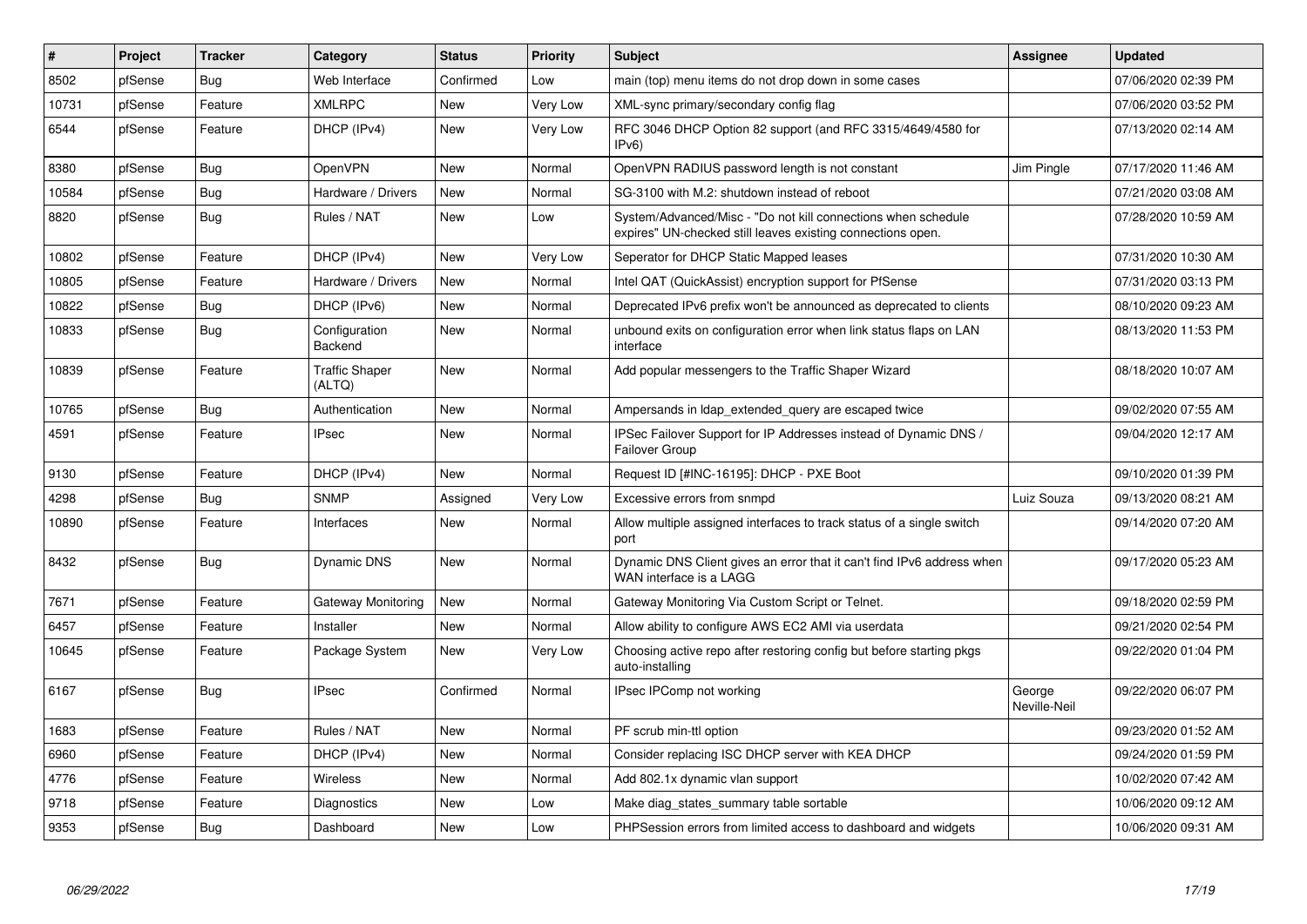| #     | <b>Project</b> | <b>Tracker</b> | Category                        | <b>Status</b>                 | <b>Priority</b> | <b>Subject</b>                                                                                                          | Assignee              | <b>Updated</b>      |
|-------|----------------|----------------|---------------------------------|-------------------------------|-----------------|-------------------------------------------------------------------------------------------------------------------------|-----------------------|---------------------|
| 10714 | pfSense        | Bug            | DHCP (IPv6)                     | <b>New</b>                    | Normal          | radyd only gives out the prefix of the "first" IPv6 address of an<br>interface                                          |                       | 10/06/2020 01:03 PM |
| 10952 | pfSense        | Bug            | Rules / NAT                     | New                           | Low             | Inconsistency in Subnet Defaults Between Firewall Rules and Interface<br><b>Address Assignments</b>                     |                       | 10/09/2020 12:50 PM |
| 8149  | pfSense        | Feature        | <b>NTPD</b>                     | <b>New</b>                    | Normal          | <b>NTPsec</b>                                                                                                           |                       | 10/11/2020 10:59 AM |
| 1257  | pfSense        | Feature        | Certificates                    | <b>Pull Request</b><br>Review | Normal          | Handle encypted CA/Certificate private keys                                                                             |                       | 10/12/2020 07:12 AM |
| 10904 | pfSense        | Feature        | <b>DHCP Relay</b>               | <b>Pull Request</b><br>Review | Normal          | Support vti interfaces in dhcrelay                                                                                      | Luiz Souza            | 10/12/2020 07:35 AM |
| 9970  | pfSense        | Feature        | <b>Captive Portal</b>           | New                           | Low             | Captive Portal and SAML2 Integration                                                                                    | Mauro Braggio         | 10/12/2020 07:39 AM |
| 7287  | pfSense        | Feature        | <b>NTPD</b>                     | New                           | Normal          | NTP add support for ACTS ref clock                                                                                      |                       | 10/12/2020 07:45 AM |
| 7405  | pfSense        | Feature        | DHCP (IPv4)                     | <b>New</b>                    | Normal          | Ability to add dhcp host reservations from "Diagnostics -> ARP table"                                                   |                       | 10/12/2020 08:22 AM |
| 3377  | pfSense        | Feature        | <b>Captive Portal</b>           | <b>New</b>                    | Normal          | OAuth2 authentication in captive portal                                                                                 | Jim Thompson          | 10/19/2020 09:13 AM |
| 6742  | pfSense        | Feature        | Authentication                  | <b>New</b>                    | Normal          | OAuth2 authentication for OpenVPN (and for FreeRadius)                                                                  | Jim Thompson          | 10/19/2020 09:19 AM |
| 10980 | pfSense        | <b>Bug</b>     | <b>Operating System</b>         | New                           | Normal          | rc.local is executed at login by rc.initial, and not at boot time.                                                      |                       | 10/19/2020 09:39 AM |
| 10995 | pfSense        | Feature        | <b>Operating System</b>         | <b>New</b>                    | Low             | Remove VMware MSI-X from the PCI blacklist.                                                                             |                       | 10/20/2020 11:40 AM |
| 11004 | pfSense        | Feature        | DHCP (IPv4)                     | New                           | Low             | DHCP reservations with no IP address show entries in DHCP leases                                                        |                       | 10/26/2020 07:22 AM |
| 10325 | pfSense        | <b>Bug</b>     | <b>Notifications</b>            | New                           | Normal          | System/Advanced/Notifications/E-Mail - SMTP Notification E-Mail auth<br>password Unexpected Bahaviour                   |                       | 10/30/2020 08:17 AM |
| 9349  | pfSense        | Bug            | <b>IPsec</b>                    | Confirmed                     | Normal          | IPSec service start/stop/restart fails after settings change                                                            | Markus<br>Stockhausen | 10/30/2020 01:33 PM |
| 8192  | pfSense        | Bug            | Gateway Monitoring              | New                           | Low             | dpinger - Change in ISP link-local IPv6 address drops connectivity                                                      | Luiz Souza            | 11/05/2020 07:31 AM |
| 8263  | pfSense        | <b>Bug</b>     | <b>Traffic Shaper</b><br>(ALTQ) | <b>New</b>                    | Normal          | Cannot create a nonlinear `Link Share` service curve because of: "the<br>sum of the child bandwidth higher than parent" |                       | 11/05/2020 07:31 AM |
| 10875 | pfSense        | Bug            | Gateways                        | <b>New</b>                    | Normal          | PPP periodic reset does not fully restore gateway group round-robin<br>functionality                                    | Luiz Souza            | 11/05/2020 07:44 AM |
| 10280 | pfSense        | Feature        | Dashboard                       | New                           | Low             | DHCP Leases widget                                                                                                      |                       | 11/07/2020 09:18 PM |
| 11056 | pfSense        | Feature        | Interfaces                      | New                           | Normal          | Add option to disable flow-control on interfaces in GUI                                                                 |                       | 11/11/2020 04:41 PM |
| 10726 | pfSense        | <b>Bug</b>     | Rules / NAT                     | New                           | Normal          | Sticky-connections option is bugged - sticky-address cannot be<br>redefined                                             |                       | 11/12/2020 10:12 AM |
| 4740  | pfSense        | Bug            | Wireless                        | New                           | Normal          | Intel wireless kernel panic in infrastructure mode with WPA                                                             |                       | 11/13/2020 08:38 AM |
| 6321  | pfSense        | <b>Bug</b>     | L <sub>2</sub> TP               | New                           | Normal          | Problem with connecting I2tp over ipsec from android and windows                                                        |                       | 11/13/2020 11:01 AM |
| 8325  | pfSense        | Bug            | UPnP/NAT-PMP                    | New                           | Normal          | UPnP not available for pppoe-Clients                                                                                    |                       | 11/15/2020 10:33 AM |
| 6333  | pfSense        | Bug            | Gateway Monitoring              | Confirmed                     | Normal          | Bootup starts/restarts dpinger multiple times                                                                           | Luiz Souza            | 11/16/2020 01:11 PM |
| 11084 | pfSense        | Feature        | <b>Dynamic DNS</b>              | <b>New</b>                    | Normal          | Dynamic DNS include option to specify virtual IP addresses                                                              |                       | 11/19/2020 01:26 PM |